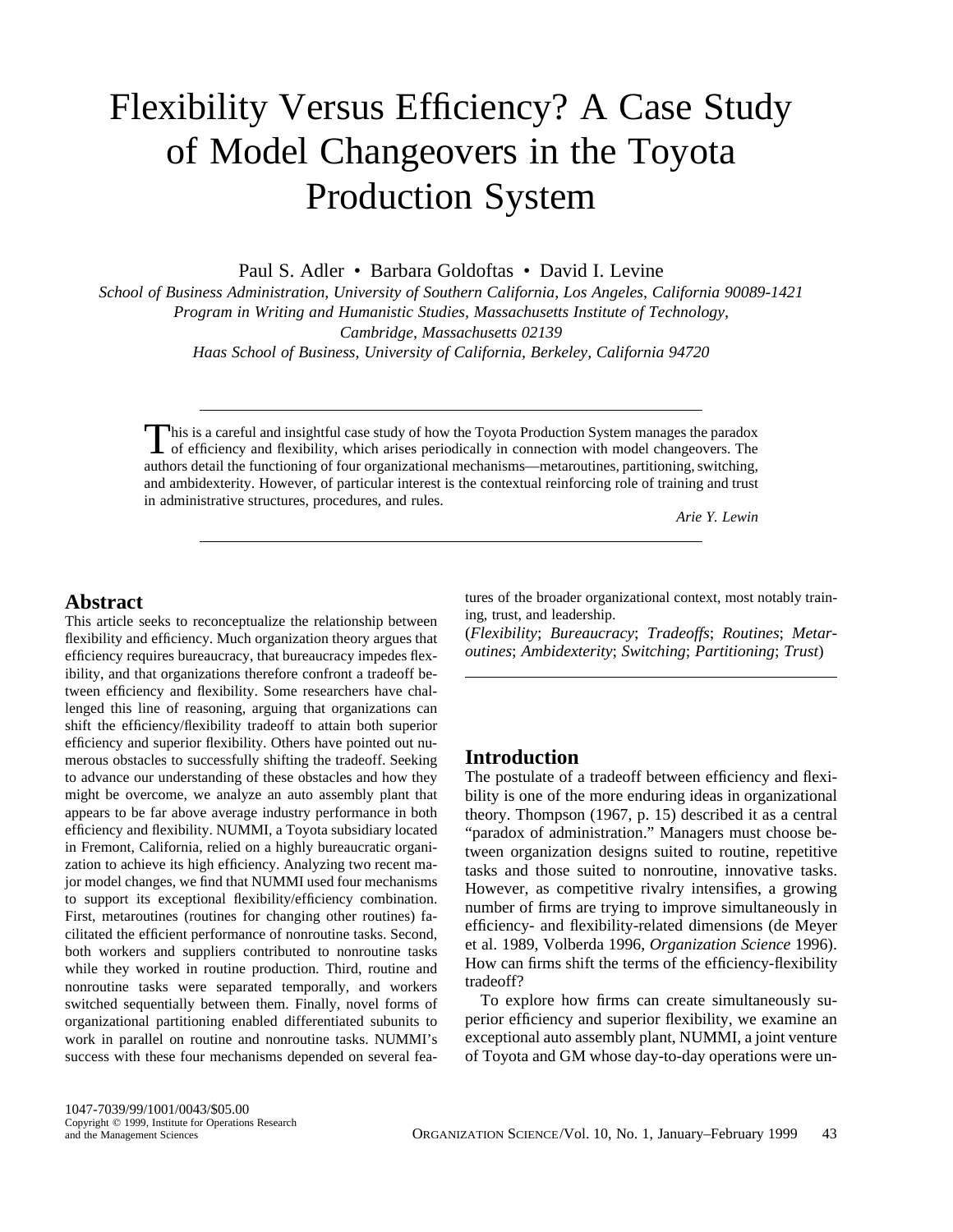der Toyota control. Like other Japanese auto transplants in the U.S., NUMMI far outpaced its Big Three counterparts simultaneously in efficiency and quality and in model change flexibility (Womack et al. 1990, *Business Week* 1994).

In the next section we set the theoretical stage by reviewing prior research on the efficiency/flexibility tradeoff. Prior research suggests four mechanisms by which organizations can shift the tradeoff as well as some potentially serious impediments to each mechanism. We then describe our research methods and the NUMMI organization. The following sections first outline in summary form the results of this investigation, then provide the supporting evidence in our analysis of two major model changeovers at NUMMI and how they differed from traditional U.S. Big Three practice. A discussion section identifies some conditions underlying NUMMI's success in shifting the tradeoff and in overcoming the potential impediments to the four trade-off shifting mechanisms.

# **Flexibility Versus Efficiency?**

There are many kinds of flexibility and indeed a sizable literature devoted to competing typologies of the various kinds of flexibility (see overview by Sethi and Sethi 1990). However, from an organizational point of view, all forms of flexibility present a common challenge: efficiency requires a bureaucratic form of organization with high levels of standardization, formalization, specialization, hierarchy, and staffs; but these features of bureaucracy impede the fluid process of mutual adjustment required for flexibility; and organizations therefore confront a tradeoff between efficiency and flexibility (Knott 1996, Kurke 1988).

Contingency theory argues that organizations will be more effective if they are designed to fit the nature of their primary task. Specifically, organizations should adopt a mechanistic form if their task is simple and stable and their goal is efficiency, and they should adopt an organic form if their task is complex and changing and their goal is therefore flexibility (Burns and Stalker 1961). Organizational theory presents a string of contrasts reflecting this mechanistic/organic polarity: machine bureaucracies vs. adhocracies (Mintzberg 1979); adaptive learning based on formal rules and hierarchical controls versus generative learning relying on shared values, teams, and lateral communication (McGill et al. 1992); generalists who pursue opportunistic *r*-strategies and rely on excess capacity to do well in open environments versus specialists that are more likely to survive in competitive environments by pursuing *k*-strategies that trade less flexibility for greater efficiency (Hannan and Freeman 1977,

1989). March (1991) and Levinthal and March (1993) make the parallel argument that organizations must choose between structures that facilitate exploration—the search for new knowledge—and those that facilitate exploitation—the use of existing knowledge.

Social-psychological theories provide a rationale for this polarization. Merton (1958) shows how goal displacement in bureaucratic organizations generates rigidity. Argyris and Schon (1978) show how defensiveness makes single-loop learning—focused on pursuing given goals more effectively (read: efficiency)—an impediment to double-loop learning—focused on defining new task goals (read: flexibility). Thus, argues Weick (1969), adaptation precludes adaptability.

This tradeoff view has been echoed in other disciplines. Standard economic theory postulates a tradeoff between flexibility and average costs (e.g., Stigler 1939, Hart 1942). Further extending this line of thought, Klein (1984) contrasts static and dynamic efficiency. Operations management researchers have long argued that productivity and flexibility or innovation trade off against each other in manufacturing plant performance (Abernathy 1978; see reviews by Gerwin 1993, Suárez et al. 1996, Correˆa 1994). Hayes and Wheelwright's (1984) product/process matrix postulates a close correspondence between product variety and process efficiency (see Safizadeh et al. 1996).

Strategy researchers such as Ghemawat and Costa (1993) argue that firms must chose between a strategy of dynamic effectiveness through flexibility and static efficiency through more rigid discipline. In support of a key corollary of the tradeoff postulate articulated in the organization theory literature, they argue that in general the optimal choice is at one end or the other of the spectrum, since a firm pursuing both goals simultaneously would have to mix organizational elements appropriate to each strategy and thus lose the benefit of the complementarities that typically obtain between the various elements of each type of organization. They would thus be "stuck in the middle" (Porter 1980).

# **Beyond the Tradeoff?**

Empirical evidence for the tradeoff postulate is, however, remarkably weak. Take, for example, product mix flexibility. On the one hand, Hayes and Wheelwright (1984) and Skinner (1985) provide anecdotal evidence that more focused factories—ones producing a narrower range of products—are more efficient. In their survey of plants across a range of manufacturing industries, Safizadeh et al. (1996) confirmed that in general more product variety was associated with reliance on job-shop rather continuous processes.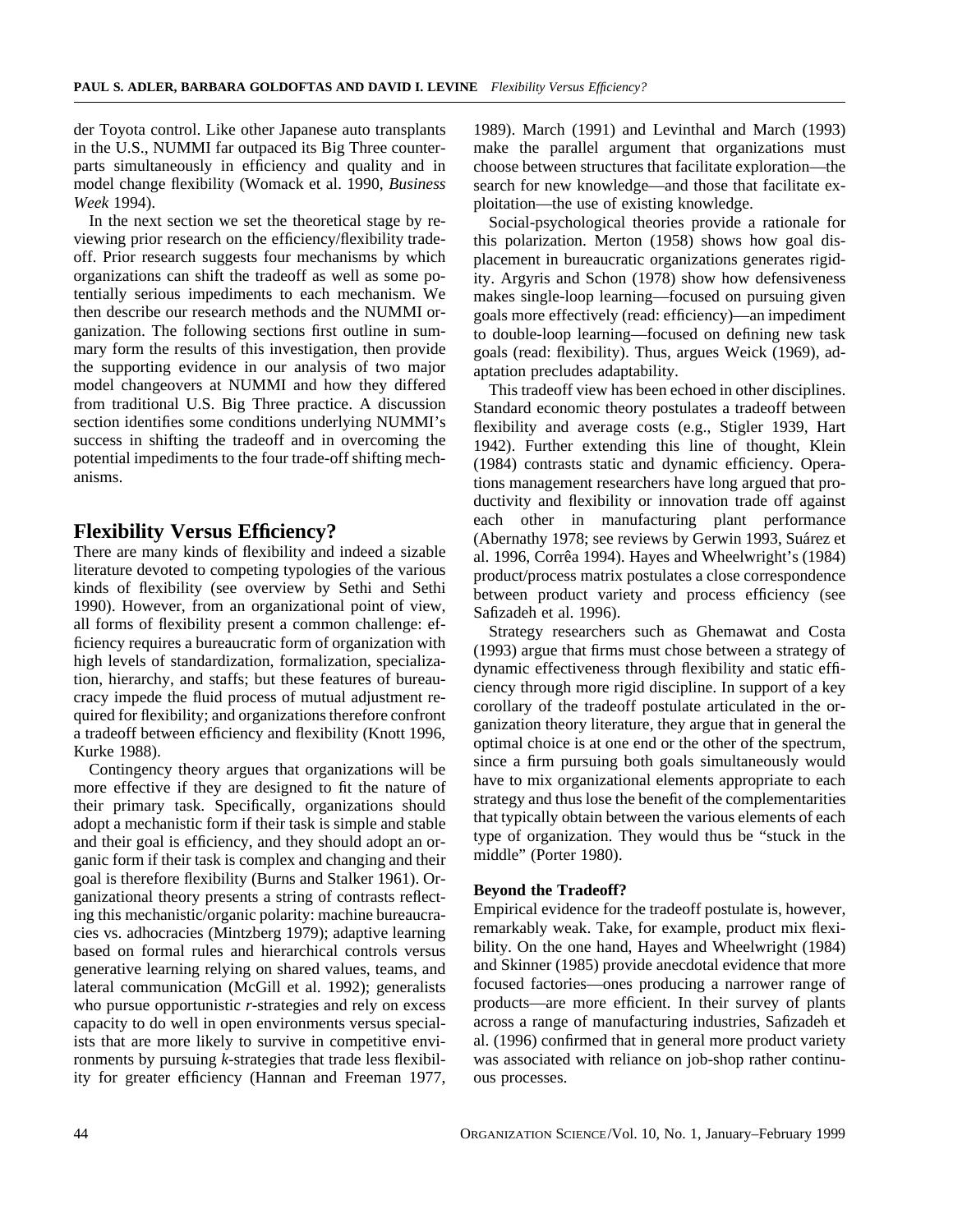On the other hand, Kekre and Srinivasan's (1990) study of companies selling industrial products found that a broader product line was significantly associated with lower manufacturing costs. MacDuffie et al. (1996) found that greater product variety had no discernible affect on auto assembly plant productivity. Suárez et al. (1996) found that product mix flexibility had no discernible relationship to costs or quality in printed circuit board assembly. Brush and Karnani (1996) found only three out of 19 manufacturing industries showed statistically significant productivity returns to narrower product lines, while two industries showed significant returns to broader product lines. Research by Fleischman (1996) on employment flexibility revealed a similar pattern: within 2 digit SIC code industries that face relatively homogeneous levels of expected volatility of employment, the employment adjustment costs of the least flexible 4-digit industries were anywhere between 4 and 10 times greater than the adjustment costs found in the most flexible 4 digit industries.

Some authors argue that the era of tradeoffs is behind us (Ferdows and de Meyer 1990). Hypercompetitive environments force firms to compete on several dimensions at once (*Organization Science* 1996), and flexible technologies enable firms to shift the tradeoff curve just as quickly as they could move to a different point on the existing tradeoff curve. Echoing this thesis at a more theoretical level, Nelson and Winter (1982) argue that the concept of a production possibilities frontier is itself misleading because in the real world, production technologies are largely tacit and managerial rationality is essentially bounded, and therefore moving up to or beyond a hypothetical frontier represents a challenge that is qualitatively no different from moving to a different point along such a frontier.

In response to these empirical findings and theoretical arguments, other researchers argue that while the tradeoff can be shifted, much of what we observe when firms make notable improvement in several dimensions at once represents catching up to best practice (Skinner 1996, Hayes and Pisano 1996, Clark 1996). Pushing the best practice frontier, they argue, is a far more difficult task, since tradeoffs are inevitable when organizations must make difficult-to-reverse commitments in plants, equipment, and capabilities in their implementation of a given strategy.

We conclude from these statistical results and theoretical debates that if there is a tradeoff between efficiency and flexibility among the average performers in an industry, at any point in time some firms are below and others above this tradeoff line. It is not difficult to see how firms might find themselves below this line; but what do firms need to do to position themselves above it? More intriguingly, how can exceptional firms shift beyond the tradeoff experienced by even their strongest rivals?

This question is not new in organizational theory: the challenge of simultaneously performing both routine and nonroutine tasks has been explored in a number of studies of the "ambidextrous" organization (Duncan 1976, McDonough and Leifer 1983, Jelinek and Schoonhoven 1993, Tushman and O'Reilly 1997; see also overview in Daft 1998). Reviewing these studies and culling indications from the broader literature suggests four kinds of organizational mechanisms that can help shift the tradeoff. *Metaroutines* systematize the creative process. *Job enrichment* enables workers to become more innovative and flexible even in the course of their routine tasks. *Switching* differentiates roles for dealing with the two kinds of tasks, thus allowing workers time to focus on each. And *partitioning* differentiates structures for dealing with each kind of role, and the resulting specialization permits subunits to refine their capabilities in each activity, and permits routine and nonroutine activities to be carried out simultaneously in parallel. We first describe these mechanisms, then identify in the organizational research literature several potentially important limitations of each.

First, the cost of output flexibility can be reduced if the associated internal processes can be made more routine. Schumpeter (1976) argued that large corporations had a competitive advantage over smaller firms because they were able to routinize the innovation process at least to some extent. The operations management literature has argued that flexible computer-based automation (computer-numerically controlled machine tools, computer aided manufacturing, flexible manufacturing systems, etc.) reduces the cost of high product variety (Adler 1988). Strategies such as mass customization (Pine 1993) that are based on economies of scope (Goldhar and Jelinek 1983) and economies of substitution (Garud and Kumaraswamy 1995) rely on metaroutinization as effected through greater product modularity (specifying standardized interfaces), parts standardization, or software-based process automation. The underlying insight here is that organizations can develop metaroutines both for changing among established routines and for inventing new routines (Nelson and Winter 1982, Volberda 1996, Grant 1996).

Metaroutines shift the tradeoff by transforming nonroutine into more-routine tasks; but organizations can also become more ambidextrous by developing their innovativeness in nonroutine tasks without impairing their efficiency in routine tasks. In the literature to date, we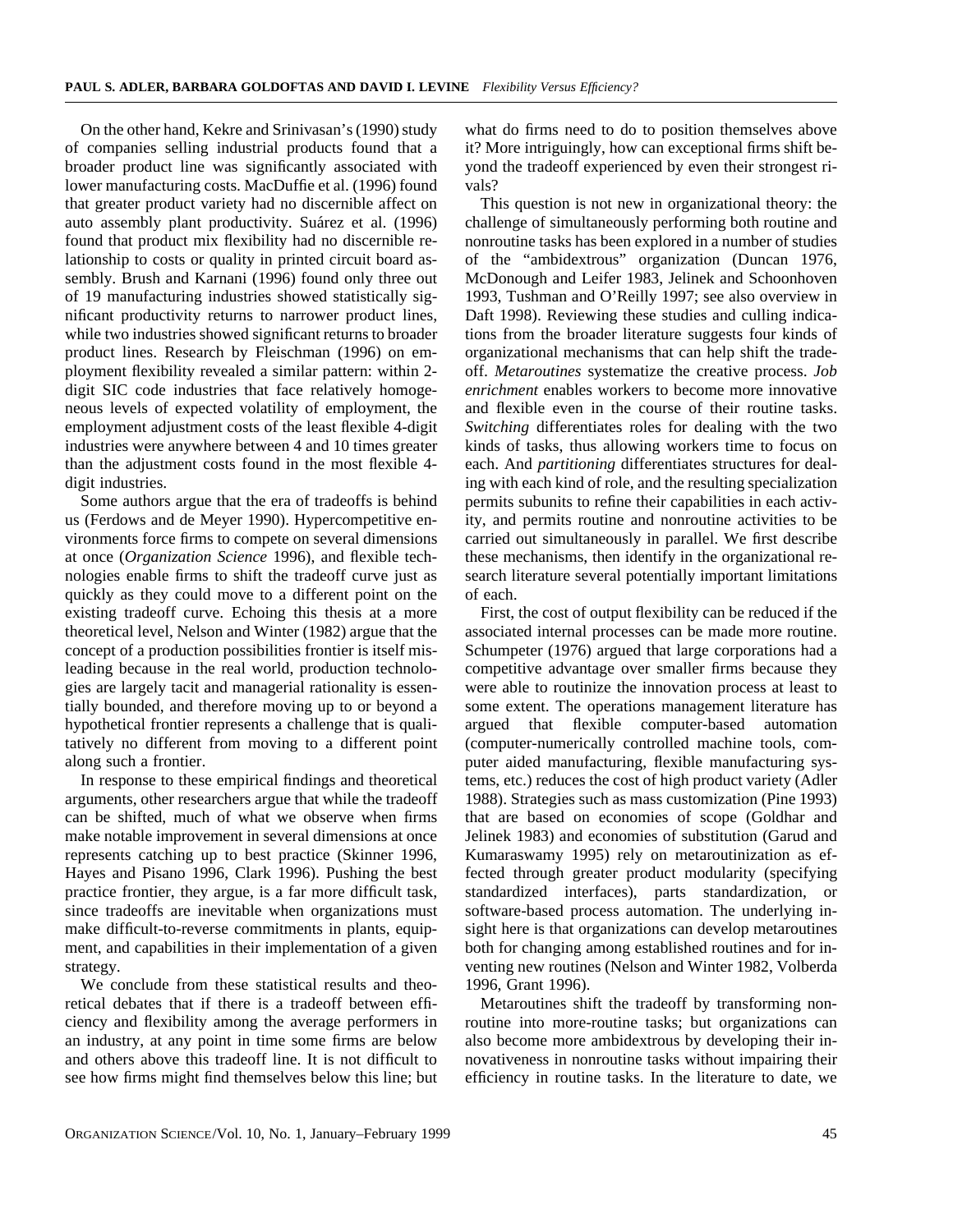have identified three mechanisms that facilitate this kind of ambidexterity. They can be arrayed from more microscopic to more macroscopic in scale: enrichment, switching, and partitioning.

First, workers' routine production tasks can be enriched to include improvement as well as efficiency goals. Langer (1989) and Schon (1983) discuss the difference between mindless and mindful performance of routine work (see also Louis and Sutton 1991). Victor et al. (forthcoming) show that in a TQM environment, production workers doing their regular production work tasks can be attentive simultaneously to the efficient implementation of routine production procedures and to the nonroutine task of identifying improvement opportunities. These workers may not sit down to document a suggestion until the shift is over, but much of the requisite discovery and analysis can be done on the job.

Second, work can be organized so that people switch sequentially between the two types of tasks rather than attempting to do them both simultaneously. As compared to enrichment, switching allows greater focus and reduces the risk of confusion. Such switching can be supported by "parallel" organizational structures such as quality circles. These structures enable people to move back and forth between a bureaucratic structure for the routine tasks and a more organic structure for the nonroutine tasks (on parallel structures, see Bushe and Shani 1991, Stein and Moss Kanter 1980, Miller 1978; for closely related concepts, see also Zand 1974 on collateral organizations, Goldstein 1985 on dualistic organizations, and Nonaka and Takeuchi 1995 on hypertext organizations).

Finally, ambidexterity can be supported on an even more macroscopic scale if the organization as a whole partitions itself to allow some subunits to specialize in routine tasks while other subunits specialize in nonroutine tasks. Partitioning has some advantages over enriching and switching, because enriching and switching do not afford as much opportunity to deepen skills by specialization, and do not allow sustained, focused efforts directed at the two types of tasks to proceed simultaneously. As the relative importance of nonroutine tasks increases, it becomes more cost-effective for the firm to partition its basic structure into separate units that can be staffed by specialized personnel and structured and managed differently to assure their optimal performance (Lawrence and Lorsch 1967). Miles and Snow's (1978) Analyzer type of firm uses this mechanism to compete on both efficiency and innovation fronts against the organizationally simpler Defender and Prospector types. If partitioning is to enhance flexibility without great loss of efficiency, the differentiated subunits must effectively coordinate and integrate their efforts. Organization theory suggests when

one or both of the subunits' tasks are nonroutine, this coordination and integration cannot rely on the core bureaucratic mechanisms of hierarchy and standardization, but it can in principle be achieved using the mechanism of mutual adjustment in lateral relations between the subunits (Thompson 1967, Mintzberg 1979).<sup>1</sup>

#### **Potential Impediments**

Prior research has recognized that these four mechanisms—metaroutines, enriching, switching, and partitioning—face a number of potentially serious intrinsic impediments. Taking metaroutines first, we need to distinguish the cases where metaroutines are embodied in computer software from those where they are embodied in employees' work. Research has reached a rather strong consensus on the changes in organizational form that allow software-based automation to shift the tradeoff: because such automation reduces the routineness of the tasks left to workers, the appropriate organizational structure shifts towards the organic (Zammuto and O'Connor 1992). But research is far less definitive on cases where firms seek to shift the tradeoff frontier by organizational means rather than by advanced automation. Our theoretical analysis and our fieldwork reported below therefore focus on such cases, and here the literature suggests a number of factors that make shifting the tradeoff problematic.

Insofar as it affects tasks directly rather than being embodied in automation, metaroutinization is associated with two complementary impediments. On the one hand, powerful psychological forces encourage "goal displacement" so that conformance to the standardized procedures becomes the over-riding goal, and the remaining nonroutine tasks are ignored (Merton 1958). This defensiveness will be amplified if, as is often the case, the results of the routine tasks are more easily measured and are the focus of reward systems. When employees cling to existing routines—and metaroutines, while meta, are still routines they will see the introduction of new routines as a threat. As a result, metaroutines can lead to organizational rigidity.

On the other hand, metaroutines, like routines more generally, reduce task autonomy and variety compared to pure, unfettered innovation. Thus, metaroutines may reduce the intrinsic motivational quality of the innovation process (Hackman and Oldham 1980). For example, skilled trades maintenance workers might resent the standardization of their creative, problem-solving process when formalized "total preventive maintenance" procedures are introduced. Design engineers might resent detailed procedures specifying tasks that must be performed at each stage of the design process. While some employees might welcome routinization as a relief from the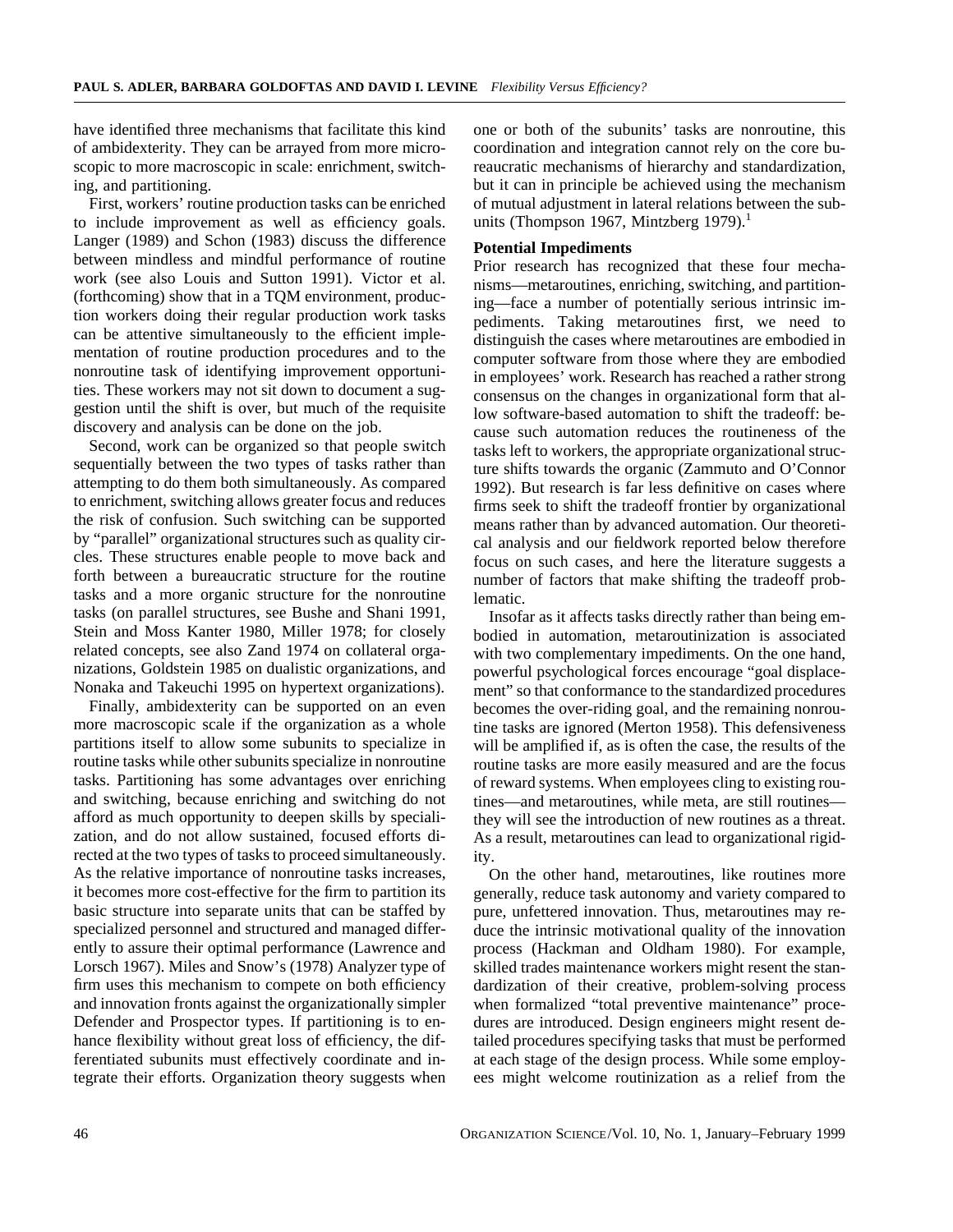stresses created by the chaotic quality of the nonroutine, others—perhaps those with higher growth needs strength—might resist it. Assuming that resistance is the more likely response, some theorists have argued that routinization typically needs to be imposed on employees by management via the efforts of staff specialists (Mintzberg 1979). The demotivating effects of such coercive routinization might not be too costly to the firm if the resulting tasks were entirely stable and routine, since in such contexts a passively acquiescent workforce might suffice (as in Bowen and Lawler's (1992) assembly-line model). However, a firm relying on its employees to contribute to ongoing innovation and learning would surely hesitate before adopting such an approach.

While a long line of researchers have argued for the effectiveness of job enrichment—primarily on the grounds that it strengthens motivating job characteristics—other researchers have argued that enrichment has a number of potentially important intrinsic limitations. First, it is costly, since it requires more training of production workers: when the core tasks are routine, the skills required for nonroutine tasks will go relatively unused for lengthy periods. Second, enrichment, at least as it is usually interpreted, is typically paired with job enlargement—enrichment adds new "vertical" tasks while enlargement adds new "horizontal" tasks to jobs in the routine production domain. Such job redesign often militates against precise conformance with standardized production procedures, since cycle times become longer and workers have more autonomy in deciding work methods and pacing. Conformance, however, may be necessary for efficiency and indeed for organizational learning in routine task environments (Adler and Cole 1993). Third, by introducing nonroutine tasks into the workers' job description, enrichment reduces the programmability and observability of tasks, creating information asymmetries and increasing opportunities for opportunistic behavior; this increases agency costs (Eisenhardt 1989). These three limitations imply that enrichment may simply shift the organization along the existing tradeoff curve—towards more flexibility at the cost of reduced efficiency—rather than shifting the tradeoff curve itself.

Switching too encounters potentially serious impediments. Systematic investigations of the effectiveness of switching structures such as quality circles have revealed mixed results (see Ledford et al. 1988). A disturbing proportion of such structures do not yield the expected performance or attitudinal gains, and their mortality rate is high (Lawler and Mohrman 1985). The underlying inhibiting factors reflect a basic tension between the two roles. The efficient performance of routine tasks requires the support of a mechanistic organizational form, one where

workers are often assumed to experience work as a disutility and managers must therefore exercise close supervision of detailed prescriptive procedures (Bowen and Lawler 1992). The creative performance of nonroutine tasks requires the support of an organic form, where employees are assumed to be intrinsically motivated and managers are urged to function as facilitators and coaches. The compliance-oriented, Theory X style of management required in routine tasks conflicts with the high commitment, Theory Y style required in innovative tasks (Walton 1985, McGregor 1960). Duncan argues that employees who have been involved in the nonroutine tasks associated with innovation "are likely to initially resist more centralization in rules and procedures and decision making"—organizational changes necessary for high performance in the more routine, implementation stage (Duncan 1976, p. 180).

Finally, several strands of research suggest that the subunit partitioning approach may not be able to shift the tradeoff, since the coordination and integration of differentiated subunits requires extensive and expensive management effort. The coordination of tasks across separately managed subunits requires more planning and management attention. It is difficult and costly to reconcile the different "thought worlds" that arise in the differentiated subunits (Dougherty 1992). The maintenance of different organization structures each with its own policies and practices leads to additional organizational overhead (Bowen and Lawler 1995, p. 78). Partitioning may lead to parochial, self-interested subunit behavior, multiplying the overhead required to reconcile intraorganizational conflict (Pfeffer 1978, Duncan 1976). New management positions have to be added to coordinate and integrate the differentiated subunits and resolve their conflicts (Lawrence and Lorsch 1967). For all these reasons, Mitzberg (1979, pp. 340–342) argues that mutual adaptation between differentiated units often fails in machinebureaucracies.

#### **Contextual Factors**

Our presentation of the prior research as summarized in the literature review above is framed in terms of mechanisms and their intrinsic limitations; other strands of research can be interpreted as suggesting that the organizational context will determine the relative balance of the forces mobilized by the mechanisms and those associated with their intrinsic limitations. Organizational theory has long argued that formal structures and processes are always embedded in—and their effectiveness conditioned by—a broader organizational context of culture and leadership (see e.g., Scott 1992).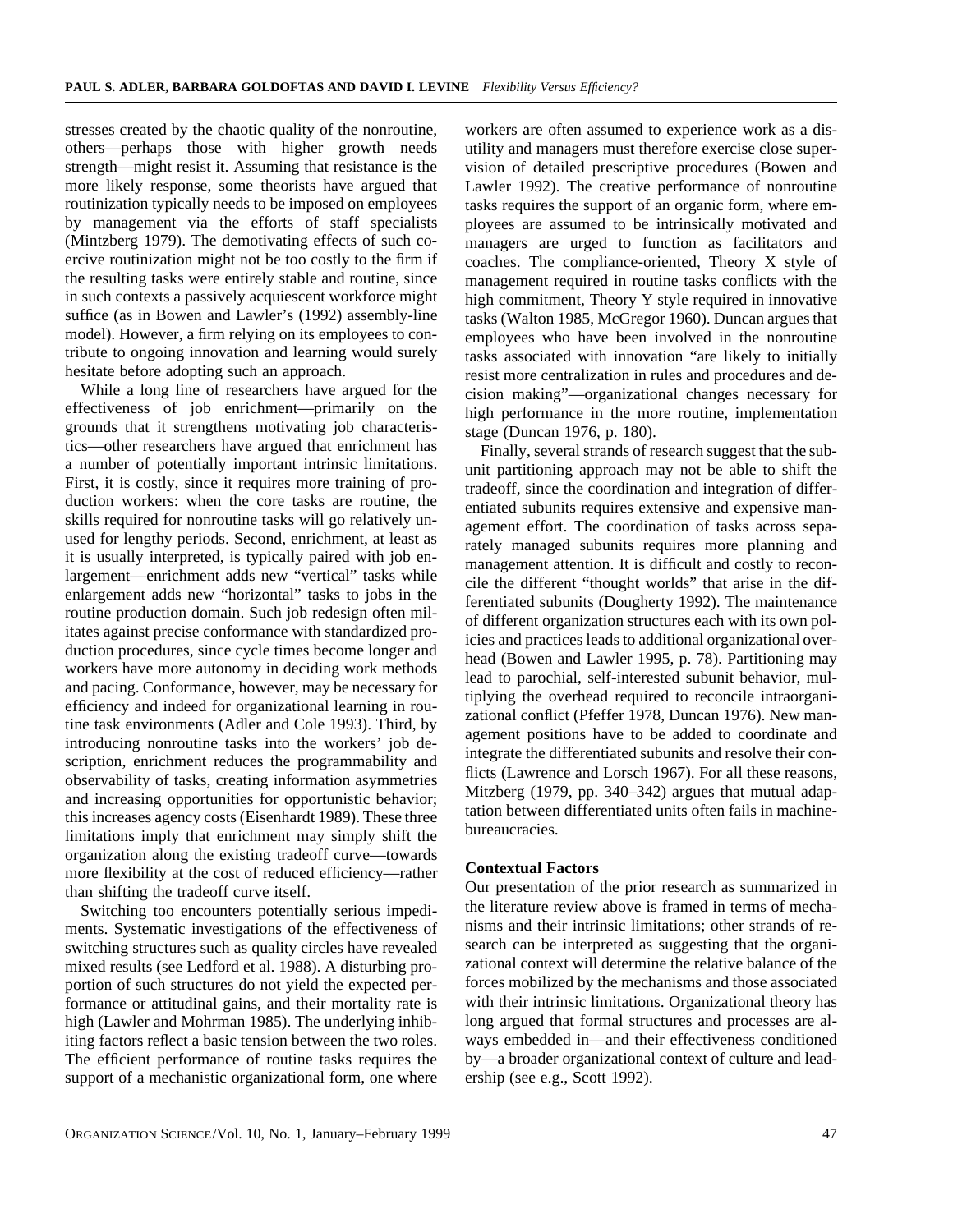Prior research on ambidextrous, tradeoff-shifting organizations has identified some of these contextual factors. Tushman and O'Reilly (1997) analyze several ambidextrous organizations that are able simultaneously to pursue evolutionary and revolutionary innovation. They see the key sources of ambidexterity in: (a) a decentralized structure (read: partitioning) in which headquarters functions as a facilitator rather than as a "checker and controller," (b) a common, underlying layer of strong culture and vision which is complemented by another layer of culture that is differentiated between evolutionary and revolutionary parts of the organization (read: partitioning) or between the corresponding phases of activity (read: switching), and (c) supportive leaders and flexible managers. They thus show that distinctive values, culture, and leadership are essential contextual conditions for ambidexterity. Jelinek and Schoonhoven's (1993) study of high-tech firms that excelled at both efficient production and product technology innovation highlights a similar set of contextual factors.

These two studies are rich in insights, but have not generated an overarching theory. In the absence of such a theory, and with the goal of moving closer towards one, this study therefore adopts an inductive, theory-building approach rather than a deductive, theory-testing approach.

# **Research Context and Methods**

A case study of an organization that excels in both efficiency and flexibility dimensions can advance our understanding of these hypothesized mechanisms and impediments and of how the organizational context influences their relative effects. NUMMI was one such organization. In analyzing NUMMI's flexibility, we focus on its agility in major model changes.

# **Research Context: Model Changeovers in the Auto Industry**

Beginning in the 1970s, the auto industry "dematured" (Abernathy et al. 1983). Whereas the bases of competition in the U.S. during the prior period were price and cosmetic styling, the new epoch brought ferocious competition from Japanese manufacturers who shifted consumer expectations concerning price and conformance-type quality while simultaneously differentiating products through design and technology. Products thus changed more rapidly and the changes were more substantial. Minor cosmetic model changes still occurred each year, but the frequency of major model changes—and the extent of product and process change associated with them increased. Whereas the interval between major model changes in the U.S. Big Three auto companies had varied between four and eight years, competitive pressure led to a shift toward the lock-step four-year cycle adopted by Japanese companies and their U.S. subsidiaries.

These major model changes represented a huge challenge to an auto assembly plant. Anywhere between 60% and 90% of the 1500–2000 components that were assembled into a vehicle were redesigned, and as a result, most of both internal and supplier manufacturing processes were redesigned too. The ability of a manufacturing plant to introduce new models—the time and cost required to "ramp up" production of the new model to targeted quality and efficiency levels—thus represented a form of flexibility that had considerable and growing strategic significance (Gerwin 1993, p. 398). $<sup>2</sup>$ </sup>

NUMMI operated at exceptional levels of productivity and quality. In 1993, for example, NUMMI took around 18 person-hours to assemble a vehicle, as compared to an average of 22 hours in a large sample of Big Three plants (Pil and MacDuffie 1996: note that their analysis controls for numerous factors that can distort interplant comparisons). And in the J. D. Power and Associates' Initial Quality Survey that year, NUMMI's three main products scored either first or second place in their respective market segments: the Corolla had 82 problems per 100 vehicles, the Prizm had 87, and the Tacoma truck had 77, compared to an auto industry average of 107.

At the same time, NUMMI was significantly more flexible than its Big Three counterparts. Whereas Ford, Chrysler, and GM model changes in 1994 involved plant closures of 60, 75, and 87 working days respectively, NUMMI was closed for only five days for comparably complex major model changeovers in 1993 and 1995. Whereas the typical Big Three plant often took six months to resume normal production rates after a major model change, NUMMI took less than four months for the 1993 changeover and less than three months for the 1995 changeover. Moreover, quality at Big Three plants typically degraded considerably at resumption of operations: during the 1987–1995 period, J. D. Power Initial Quality data shows that the average number of problems per 100 domestic model vehicles went from 135 in the year prior to model change to 144 problems in the year of the model change. And the typical Big Three plant only returned to its normal quality level after a period lasting anywhere from three months to over a year. By contrast, NUMMI's 1993 model introduction took only a few weeks to recover from a small slip from world-class levels: from 87 to 89 for the Prizm, from 82 to 85 for the Corolla. (Note that the J. D. Power and Associates data are collected on vehicles sold in the September through December period each year. Since most model changes occur in August, the annual J. D. Power and Associates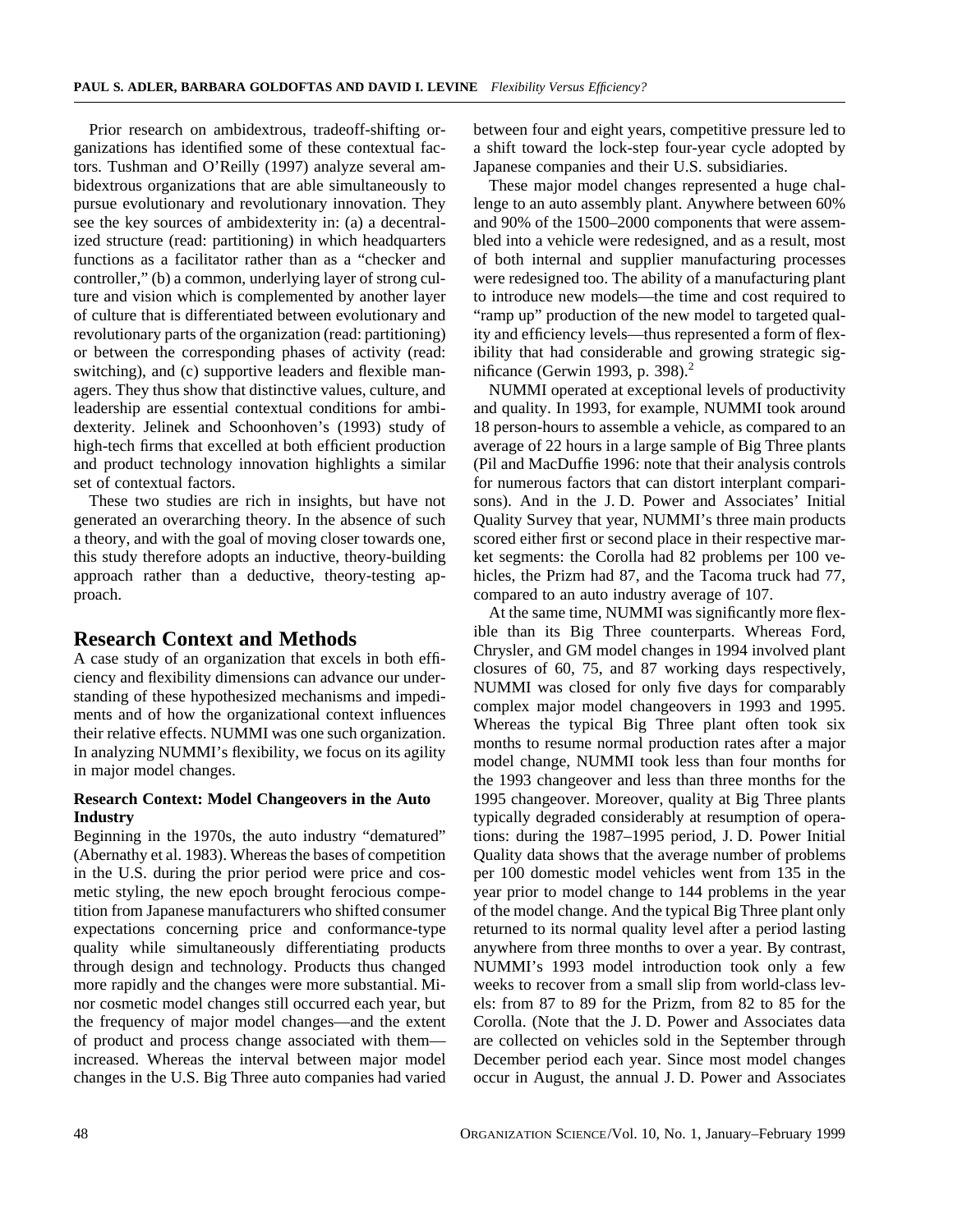scores are thus very sensitive to quality during the rampup of new models.)

As we show below, one of the key factors explaining NUMMI's agility was its use of a Pilot Team composed of production workers. This Pilot Team designed the new production process, suggested changes to product design to facilitate production, and trained line workers for their new assignments. By contrast, the traditional Big Three changeover process left the design of the new product and production process to engineers and managers. In recent years, the Big Three have tried to become more agile, and in each company there had been a small number of projects that imitated the Japanese Pilot Team approach. Some of these projects have rivaled NUMMI's changeover performance. However, the agility shown in these exceptional projects had not yet become the norm within any of the Big Three (*Business Week* 1994).

#### **Research Methods**

In order to understand how NUMMI achieved its exceptional efficiency and flexibility, we conducted approximately 60 interviews during 1993 and 1994. Our informants came from NUMMI, UAW Local 2244, and Cal-OSHA (California Occupational Safety and Health Agency). Using a snowball approach, we interviewed individuals from all ranks of the company, including production workers, skilled trades workers, Team Leaders, Group Leaders, Assistant Managers, Managers, and senior executives. Interviewees came from a variety of functions, including assembly, the model change Pilot Team, quality engineering, assembly engineering, labor relations, safety, and training. We interviewed union officials from both the contending factions within Local 2244 (the Administration Caucus and the People's Caucus). As we explain below, the 1993 model changeover occasioned citations by Cal-OSHA—citations that were appealed by NUMMI and subsequently settled—and as a result, we also interviewed officials at Cal-OSHA. Information on Toyota's model change process was also drawn from interviews with managers, engineers, and workers at TMMK, Toyota's subsidiary in Georgetown, Kentucky.

Interviews were semistructured, and each lasted 30 to 60 minutes. Key informants were interviewed at greater length and in some cases several times. Most interviews were conducted by at least two researchers, and they were taped and transcribed. Unless otherwise noted, quotations below come from these interviews. All informants were asked about their work history, their roles in changeovers, and their experience of changeovers. Informants were also asked about specific topics on which they had specialized knowledge, such as facets of organizational history or policies.

Many informants had previously worked for Big Three auto companies, and their responses formed the basis of our characterization of the traditional Big Three changeover practices. We found no systematic studies of Big Three changeover practices outside the short descriptions in Clark and Fujimoto (1991) and Clark et al. (1992). Concerned that our informants may have been biased, we submitted drafts of our characterization of these practices for review by several managers currently with Big Three companies: no bias surfaced.

To supplement these interviews, we examined a broad range of company and union documents, union newspapers, minutes from union-management meetings, and training materials for workers and managers. We also studied the materials used to support and contest the Cal-OSHA citations filed at the state Department of Industrial Relations in Oakland, California. We relied on previously published studies and our own earlier rounds of interviews for descriptions of NUMMI's earlier years.

# **Shifting the Tradeoff: Key Findings**

In accordance with the canons of inductive research, we present our results first, in this section, then present the supporting evidence in the following three sections. Our results fall under two broad headings: mechanisms and context.

A higher-order result should, however, be noted first. The literature reviewed above focuses on the internal organization of the firm; but we found that NUMMI's ambidexterity was very dependent on the nature of its supplier relations. The same four generic mechanisms were used by NUMMI in its supplier relations, and their effectiveness was conditioned by the broader context formed by the fabric of NUMMI's supplier relations. We therefore weave our discussion of the role of supplier relations into the more general storyline below.

#### **Tradeoff-Shifting Mechanisms**

Our first set of results are summarized in Exhibit 1. The first and third columns of Exhibit 1 summarize the discussion above of tradeoff-shifting mechanisms and their possible impediments. The second column lists the various mechanisms that allowed NUMMI to shift the terms of the tradeoff relative to traditional Big Three practice.

First, NUMMI had many more metaroutines than traditional Big Three plants to guide the performance and increase the efficiency of nonroutine activities. Standardized problem-solving procedures facilitated continuous improvement efforts in regular production. Accumulated documentation of changeover experiences facilitated the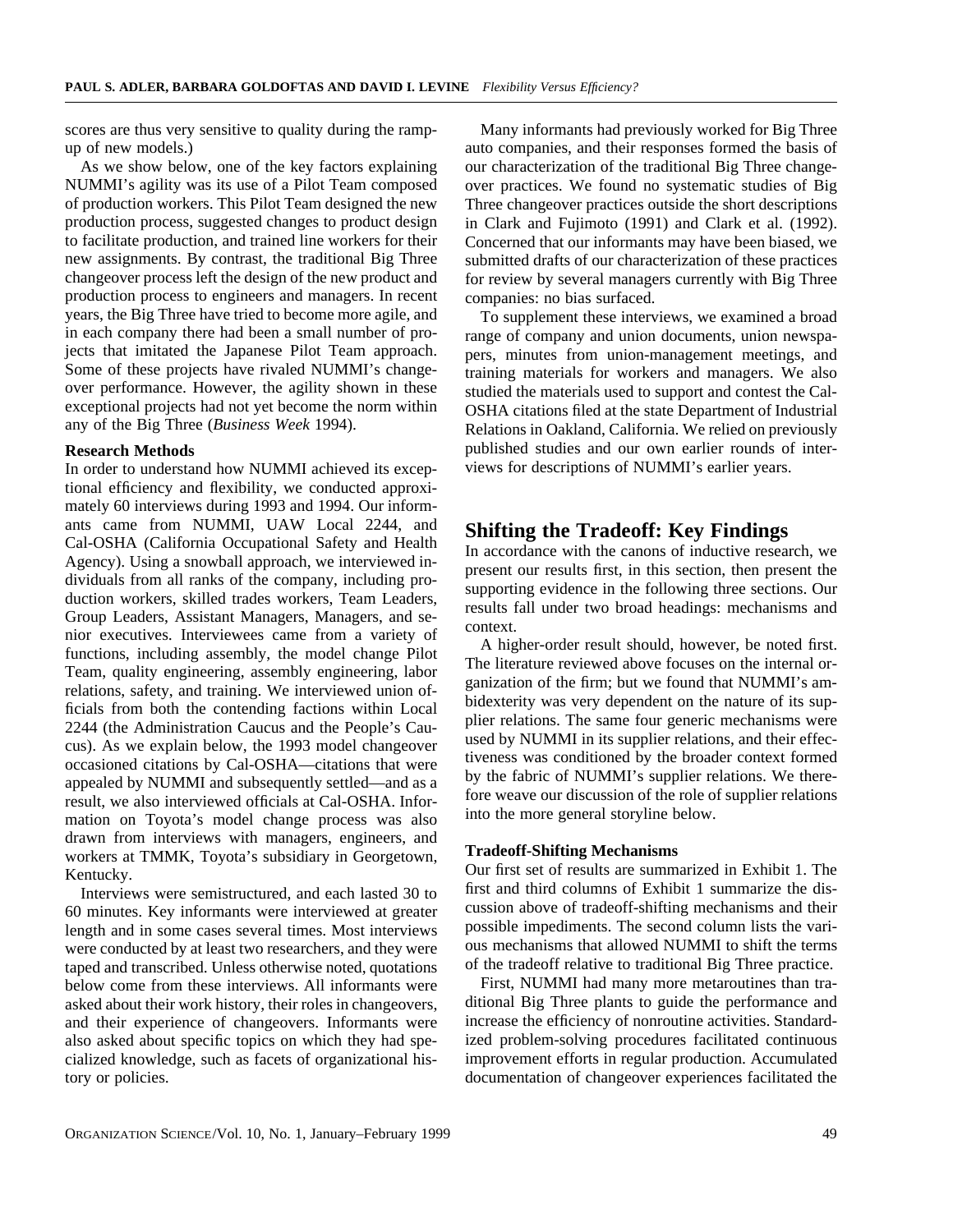| Factors at NUMMI Mitigating<br>Possible Impediments | Well-designed metaroutines provide structure and role clarity that<br>Control over the outcomes of standardized processes is shared<br>Trust by subordinates that routines will be used as "tools" not<br>are seen as useful in performing nonroutine tasks<br>Workers participate in standardization processes<br>"weapons" | Complementary investment in support for worker kaizen (specific<br>The core work-cycle remains very short and highly standardized<br>incentives), which leads to a considerable flow of useful ideas<br>management practices create high mutual trust and thereby<br>training, job rotation, engineering support, management<br>Numerous management practices and human resource<br>reduce the risk of opportunism | High mutual trust between managers and workers in each other's<br>Union voice adds credibility to management commitments<br>NUMMI ensures that routine work is not alienating:<br>· Participative leadership and culture<br>competence and commitment<br>Employment security<br>Supportive teams<br>• Worker training<br>· Gainsharing | Manufacturing management to balance their respective concerns<br>Mutual adjustment is front-loaded, minimizing need for it later in<br>permanent, which helps keep goals and values aligned across<br>The Pilot Team works in close daily interaction with production,<br>Enrichment and switching mechanisms improve objective and<br>Early mutual adjustment efforts strive to create standards that<br>and does much of its work on the shop floor, which reduces<br>Metaroutines for changeover management facilitate mutual<br>Assignments to the Pilot Team are temporary rather than<br>perceived quality of changes proposed by Pilot Team<br>The Pilot Team is matrixed into both Engineering and<br>the project (when it is more expensive)<br>simplify downstream coordination<br>parochialism<br>adjustment<br>subunits |
|-----------------------------------------------------|------------------------------------------------------------------------------------------------------------------------------------------------------------------------------------------------------------------------------------------------------------------------------------------------------------------------------|--------------------------------------------------------------------------------------------------------------------------------------------------------------------------------------------------------------------------------------------------------------------------------------------------------------------------------------------------------------------------------------------------------------------|----------------------------------------------------------------------------------------------------------------------------------------------------------------------------------------------------------------------------------------------------------------------------------------------------------------------------------------|-------------------------------------------------------------------------------------------------------------------------------------------------------------------------------------------------------------------------------------------------------------------------------------------------------------------------------------------------------------------------------------------------------------------------------------------------------------------------------------------------------------------------------------------------------------------------------------------------------------------------------------------------------------------------------------------------------------------------------------------------------------------------------------------------------------------------------------|
| Possible Impediments                                | If employees resist it, routinization must<br>be imposed by management and staff,<br>autonomy compared to unconstrained<br>Routinization reduces task variety and<br>resistance or reduces commitment<br>intrinsic motivation, which creates<br>creativity, and therefore reduces<br>further reducing commitment             | Associated horizontal job enlargement<br>Enrichment gives more autonomy and<br>Training is costly and skill only rarely<br>therefore increases the risk of<br>used, so efficiency is lost<br>reduces consistency<br>opportunism                                                                                                                                                                                    | commitment in nonroutine roles versus<br>Conflicting expectations in two roles:<br>high autonomy and therefore high<br>low autonomy and therefore low<br>commitment in routine roles                                                                                                                                                   | undermined by the bureaucratic context<br>Mutual adjustment between subunits is<br>Subunits with differentiated goals tend<br>but integration mechanism are costly<br>New subunits need to be integrated,<br>Additional overhead is required to<br>support different structures in<br>differentiated subunits<br>to parochial behavior                                                                                                                                                                                                                                                                                                                                                                                                                                                                                              |
| lechanisms<br>NUMMI Changeover M                    | p procedure<br>documented template for suppliers<br>Hansei (reflection-review) process<br>Pilot Team relies on extensive<br>Problem-solving process is<br>Changeover process has<br>standardized in six-ste<br>s standardized<br>documentation                                                                               | • Kaizen is suppliers' responsibility<br>Kaizen is worker's responsibility:<br>· During job design process<br>· During regular production<br>· During contract period<br>(standardized work)<br>· During acceleration<br>Between contracts                                                                                                                                                                         | Workers rotate through Pilot Team<br>Suppliers polled for improvement<br>ed off-line,<br>Production workers participate in<br>kaizen activities during pilot runs<br>ideas after each changeover<br>Kaizen is also conduct<br>in QC circles<br>project<br>$\bullet$<br>$\bullet$                                                       | · Suppliers do more design work<br>Responsibilities are redistributed<br>methods<br>A new partition is created: Pilot<br>There is close and early mutual<br>Manufacturing engineering<br>. An old partition is eliminated:<br>Production management<br>across existing partitions<br>production workers do<br>adjustment between:<br>Engineering<br>engineering<br>Suppliers<br>· Design<br>Team<br>$\bullet$<br>$\bullet$                                                                                                                                                                                                                                                                                                                                                                                                          |
| Shifting Mechanism<br>Trade-off                     | procedures for changing<br>existing routines and for<br>creating new ones<br><b>METAROUTINES:</b><br>Standardized                                                                                                                                                                                                            | routine production tasks<br>Add nonroutine tasks to<br>ENRICHMENT:                                                                                                                                                                                                                                                                                                                                                 | routine and nonroutine<br>employees between<br>Separate times for<br>them sequentially<br>tasks and switch<br>SWITCHING:                                                                                                                                                                                                               | specialize in routine or in<br>Create subunits that<br>nonroutine tasks<br>PARTITIONING:                                                                                                                                                                                                                                                                                                                                                                                                                                                                                                                                                                                                                                                                                                                                            |

# **PAUL S. ADLER, BARBARA GOLDOFTAS AND DAVID I. LEVINE** *Flexibility Versus Efficiency?*

**Exhibit 1 Key Findings**

Exhibit 1

Key Findings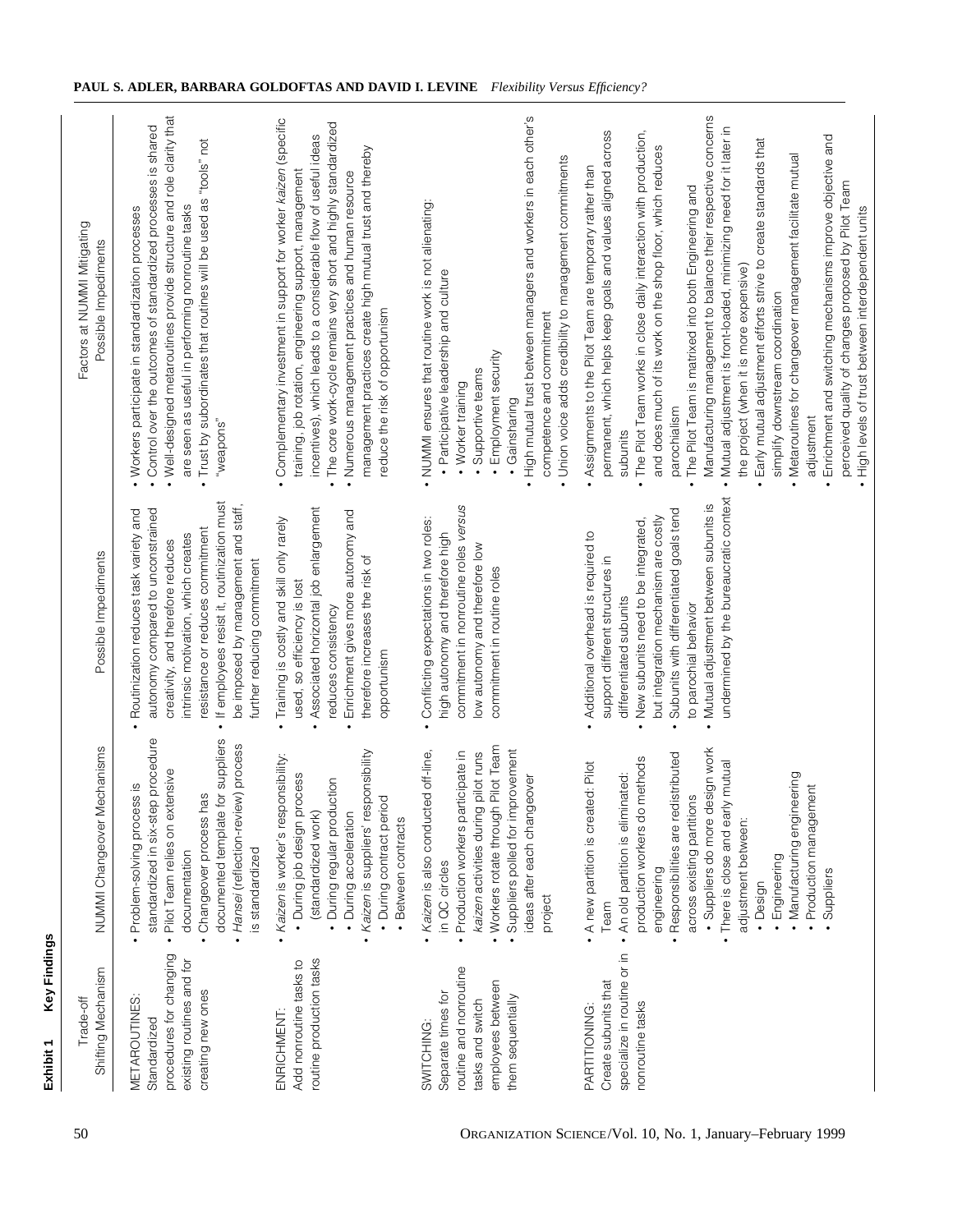work of the Pilot Team and guided interactions with suppliers. And a structured reflection-review procedure facilitated efforts to improve changeover management from project to project.

Second, NUMMI derived considerable tradeoffshifting benefit from the enrichment of routine production tasks. Continuous improvement was defined as a key additional responsibility of production workers, indeed of all NUMMI personnel. Workers were encouraged to pull the "andon cord" to signal problems in their work and stop the line if necessary. NUMMI's managers put a premium on mindfulness in the conduct of routine activities. Workers' suggestions were particularly important during the acceleration of production on the new model: here workers were actively mobilized to identify problems and propose solutions to help the acceleration. Instead of leaving job design to a methods engineering department— NUMMI had no such department—workers were actively involved in the process of job design and redesign through the "standardized work" process.

Suppliers' tasks were also enriched. The traditional Big Three approach defined suppliers' role as simply fulfilling the terms of their purchase agreement and assuring that their products met the specifications provided by the company. By contrast, NUMMI mobilized suppliers' product design capabilities, and expected—and provided support for—continuous improvement and innovation in both the suppliers' products and their internal processes.

Third, a broad range of policies encouraged workers to switch easily between production and improvement tasks. Workers improvement ideas were developed not only onthe-job during regular production but also in off-line Quality Circle meetings. Workers participated in pilot production runs, where they helped identify problems and improvement opportunities. And workers were also given temporary assignments to the Pilot Team.

Fourth, NUMMI shifted the tradeoff by creating new partitions, reallocating tasks across partitions, eliminating dysfunctional partitions, and improving coordination and integration between partitions. The Pilot Team was a novel specialized unit, working alongside an engineering changeover team, responsible for designing the work process for the new model and for training workers for their new assignments. Responsibilities were reallocated across existing partitions, in particular through job enrichment for workers and more active involvement of suppliers. The traditional specialized methods engineering department was eliminated, and work methods were determined by workers on the line. Various partitioned units—within the plant, within other parts of the corporation, and suppliers—interacted intensively to assure effective mutual adjustment.

These mechanisms had distinct but mutually reinforcing tradeoff-shifting benefits. Metaroutines increased the efficiency of a given level of flexibility. Metaroutines also indirectly encouraged greater flexibility by facilitating the identification of anomalies whose resolution represented opportunities to further increase flexibility. The direct effect of the remaining three mechanisms was to increase the organization's innovation capabilities and thereby its flexibility. They also indirectly encouraged greater efficiency when these innovation capabilities were directed at improving ongoing operations.

#### **Contextual Factors**

The results summarized in the final column of Exhibit 1 suggest that the four tradeoff-shifting mechanisms functioned far more effectively at NUMMI than at the Big Three in part because these mechanisms were embedded in a very different organizational and inter-organizational context. Our analysis of the NUMMI case highlighted two key features of this context: training and trust.

Training was critical. If people lack the knowledge, skills, and abilities required for the effective implementation of the four basic mechanisms, the tradeoff cannot be shifted. NUMMI invested far more than Big Three plants in worker training. They also invested more than the Big Three in supplier "technical support."

Trust proved to be a second critical contextual factor. All four of the tradeoff-shifting mechanisms are vulnerable to failures of one or another of the three principle kinds of trust: consistency, competence, and congruence (generalizing from Sako's typology of kinds of inter-firm trust (1992): contract, competence, and goodwill).

First, lack of consistency trust—i.e., lack of trust that the other party will do what they said they would (Sako's (1992) contract trust, and Mishra's (1996) reliability trust)—can undermine support for metaroutinization and for the other three mechanisms. NUMMI's culture placed a high premium on consistency, on "walking the talk." Top management commitment to this value was enacted in the use of cross-level forums in which breakdowns of consistency could be surfaced and dealt with under norms of "fact-based management" rather hidden by parochial politics. The credibility of this commitment was buttressed by strong union voice.

Second, in many organizations managers and subordinates distrust each other's competence to fulfill their commitments (the Sako (1992) and Mishra (1996) competence trust, the Mayer et al. (1995) ability trust). NUMMI's extensive training investments assured high levels of worker competence. NUMMI's extensive technical support for suppliers motivated high levels of trust in supplier competence. NUMMI thus moved from inspecting incoming parts to certifying the ability of the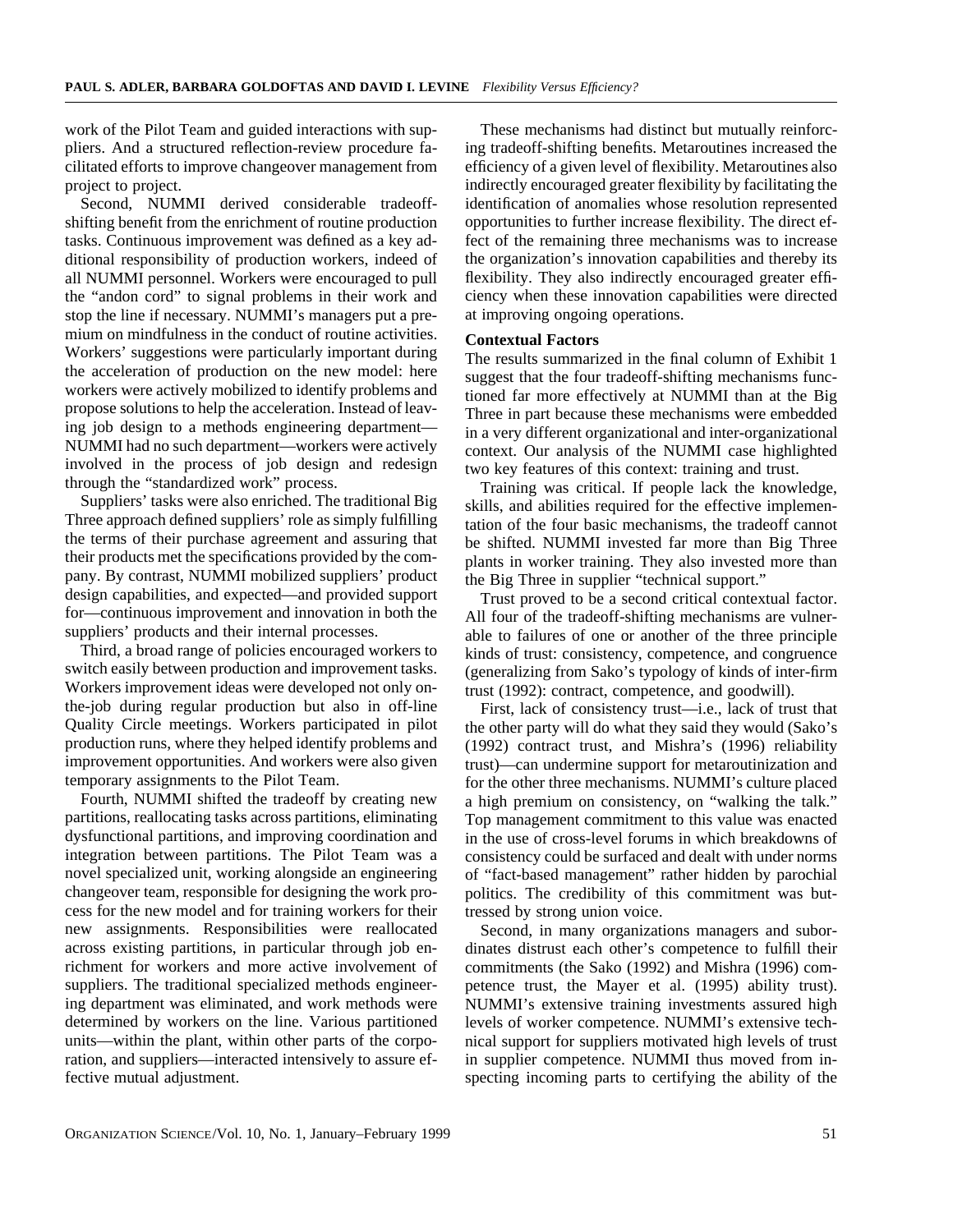suppliers to produce parts that met specification. And management competence was buttressed by high levels of investment in training for first-level managers and a policy of promotion from within.

Third, all four mechanisms can easily be undermined by lack of trust in goal congruence (Sako's (1992) goodwill trust, Mishra's (1996) openness and concern). Lack of congruence trust is commonly encountered in the conflict between horizontally differentiated subunits within the organization, between vertical layers in the organization, and between suppliers and customers. At NUMMI, "teamwork" was a core value expressed not only in the organization of workers into small production teams, but also in the ethos governing relations between departments and vertical layers, as well as in labor and supplier relations. Divisive political motives were dampened by top management's commitment to "fact-based management." The union's voice in the governance of the plant strengthened workers' confidence that management decisions would reflect common goals and not only corporate goals.

All three kinds of trust appeared in both interpersonal and system forms. Alongside the three types of interpersonal trust, NUMMI performance was also predicated on stakeholders' trust in the consistency, competence, and congruence of NUMMI's management system, its supplier relations systems, and its labor relations system.

Finally, alongside trust proper, we also found a range of mechanisms that induced trust-like behavior through what has been called "calculative trust." For example: NUMMI's work organization made its success dependent on front-line employees' efforts. By making its own success a hostage to employees' goodwill, NUMMI management committed itself to not taking advantage of opportunities to hurt the workforce. (Management's difficulties in living up to its implicit promises to act as if it internalized the workforce's goals are discussed below and analyzed further in Adler et al. 1997).

The following sections provide supporting evidence for these findings. We begin with describing in more detail the relevant company background.

# **Company Background**

The GM plant in Fremont, California, closed its doors in 1982, idling 5,700 workers laid off over the course of its slow demise since the late 1970s. In a troubled company, this was one of the most troubled plants. Unexcused absenteeism often ran over 20 percent. Quality levels and productivity were far below the GM norm, which itself was falling ever further behind the world-class standard then being set in Japan. Labor relations were highly antagonistic.

In December 1984, a new company, New United Motors Manufacturing, Inc. (NUMMI), took over the old plant. NUMMI was a joint venture between GM and Toyota. GM provided the factory and would market half the plant's output, and Toyota invested \$100 million and would assure the day-to-day management of the plant.

Like the factory, the workforce and union were largely inherited from the GM days. The personnel selection process was done jointly by the union and management, and laid-off GM-Fremont workers had hiring priority. Very few of these applicants were turned away. When production began in December 1984, 99 percent of the assembly workers and 75 percent of the skilled trades workers were former GM-Fremont employees and UAW members. NUMMI rehired the entire union hierarchy.

By 1986, NUMMI had achieved productivity levels almost twice those of GM-Fremont in its best years, 40 percent better than the typical GM assembly plant, and very close to the level of NUMMI's sister plant in Takaoka, Japan (Krafcik 1989). It was also producing the highest quality levels of any domestic auto plant. In 1988, the company switched from the Corolla FX and Nova to the regular Corolla and a new nameplate, the Geo Prizm. Through the mid-1990s, the plant continued to improve in quality and productivity, producing some 200,000 Corollas and Prizms a year.

In 1989, Toyota announced that it would invest another \$350 million to expand the plant and begin production of Toyota compact pick-up trucks. With a capacity to build 125,000 trucks, the new line opened in September 1991. By 1993, NUMMI was producing about 120,000 trucks which, along with Toyota's imported trucks, were rated number one in initial quality by J. D. Power and Associates.

When NUMMI started up, the trauma of layoffs and the influx of an entirely new group of managers contributed to unfreezing old attitudes. However, NUMMI's continued improvements in quality and efficiency and the persistence for over a decade of dramatic differences between the performance of NUMMI and that of comparable Big Three plants must be attributed primarily due to NUMMI's management approach, particularly its use of the Toyota Production System and supporting management policies (Ohno 1988, Monden 1983). The following brief overview of these policies shows the extent to which workers' tasks were enriched and improvement activities were subject to metaroutinization.

#### **NUMMI's Production System**

The Toyota Production System (TPS) structured the work process at NUMMI under several complementary poli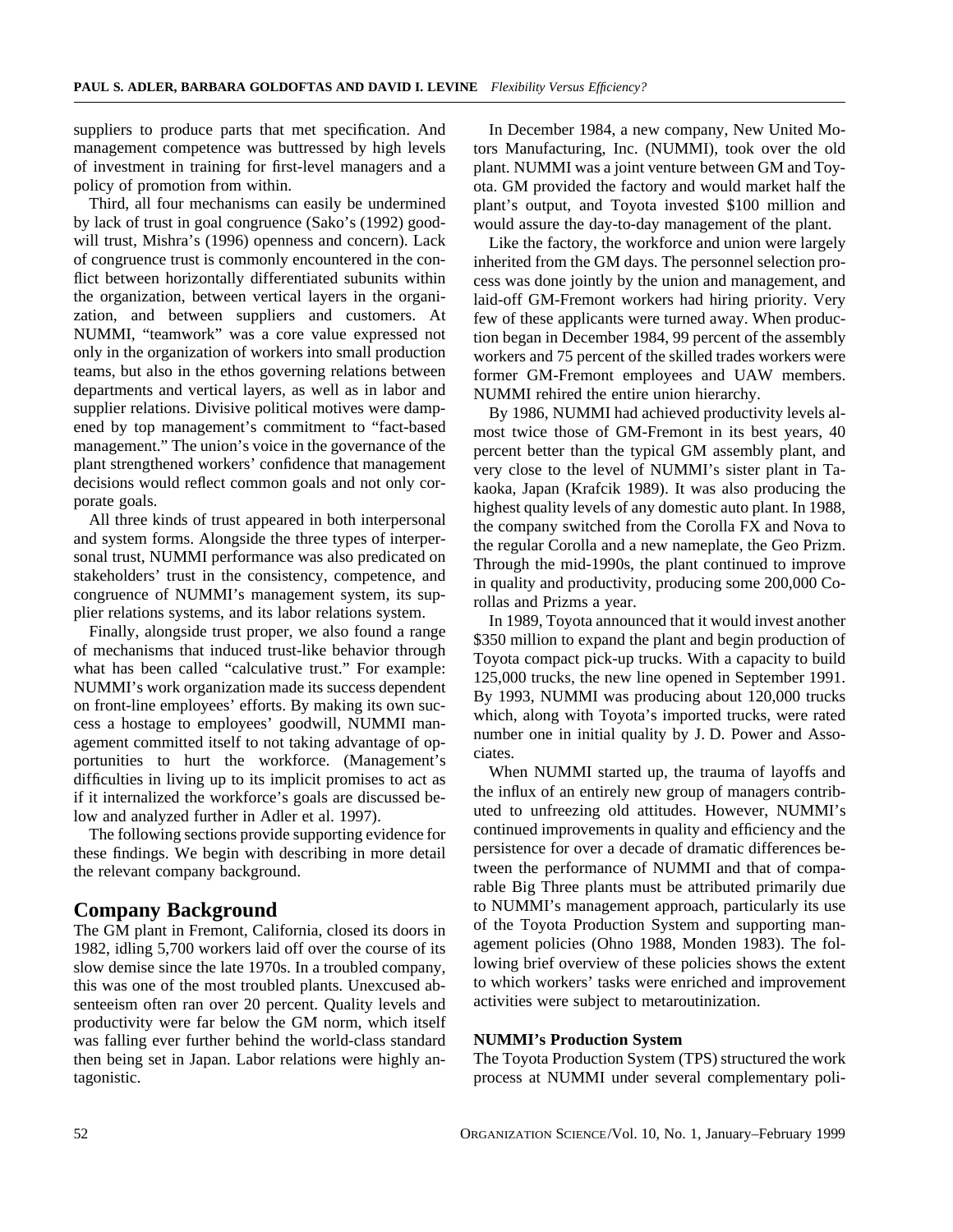cies: team organization, just-in-time production, level production, mixed-model production, visual control, standardized work, and continuous improvement. Workers at NUMMI were divided into teams of four to six, each of which had a union member as Team Leader. Jobs were very modestly enlarged: work cycles remained at the industry norm of about 60 seconds, but Team Members often rotated jobs within their team. This not only relieved boredom and ergonomic strains, but gave workers a broader understanding of the production system. Jobs were also modestly enriched, by giving production workers some responsibility for quality, minor maintenance tasks, and line-side housekeeping. Team Leaders functioned primarily as lead hands, with modest administrative responsibilities but no managerial authority.

Under standardized work, each job was analyzed and the optimal method was specified in motion-by-motion instructions prescribing exactly how each job should be performed. However, NUMMI's approach to time-andmotion analysis differed from the traditional Big Three's version. At GM-Fremont, 80 industrial engineers designed the work process, monitoring and timing workers at specific jobs. At NUMMI, by contrast, there were no methods engineers: Team Members and Team Leaders themselves identified the optimal procedures for each job. Moreover, at NUMMI these procedures were subject to continuous improvement (*kaizen*). Workers were encouraged to *kaizen* their jobs and suggest improvements to the standardized work sheets. Workers were all trained in Toyota's six-step problem-solving procedure. Suggestions that passed muster became the new prescription, but only until the cycle was renewed by the next suggestion.

Under mixed-model production, if the month's delivery schedule called for a production mix of 75 percent of model A and 25 percent of model B for example, NUMMI would produce the same model mix each day, and three model A cars moving down the line would alternate with one model B. Big Three plants, by contrast, did not aggressively seek to reduce setup times, and they therefore batched similar products, producing one model for several hours at a time. Mixed model production both relied on and forced high levels of mindfulness in routine production.

In 1991 NUMMI also introduced quality circles (called Problem Solving Circles), where volunteers from a work group selected and studied a problem for several weeks over a lunch provided by the company. PSCs were not introduced earlier, since Toyota's philosophy was that workers and managers needed time to accumulate the prerequisite knowledge, skills, abilities, and mutual trust.

#### **NUMMI's Management System**

NUMMI's implementation of the Toyota Production System was buttressed by management policies that encouraged worker commitment and skill formation. One important set of commitment-enhancing policies involved relations with the union. NUMMI and the UAW used a joint problem-solving approach on many issues that were closely-guarded management prerogatives at GM-Fremont. In addition, the collective bargaining agreement promised a measure of job security. The company's successful efforts to avoid layoffs during a mid-1980s downturn greatly enhanced employees' confidence in the company's no-layoff commitment. *Kaizen* activity was encouraged by a gainsharing system rewarding all workers for improvements in plant-wide quality and efficiency: since its introduction in 1990, it paid out \$645 in 1992, \$733 in 1993, \$1,285 in 1994, \$1,130 in 1995, and \$1,316 in 1996.

NUMMI also pursued many avenues for skill formation. New hires received more than 250 hours of training during their first six months on the job, while the average Big Three auto worker received 42 hours in their first year (MacDuffie and Kochan 1995). Team Member crosstraining was required for job rotation, and this training was carefully tracked by Team Leaders. NUMMI's policy of promotion from within for skilled trades, Team Leaders, and Group Leaders was accompanied by an extensive set of training opportunities. Not only did promotions entail further training, but to be considered for advancement to any of these positions, workers were required to participate in company-sponsored training on their own time.

## **A Distinctive Kind of Bureaucracy**

Consistent with the predictions of organization theory concerning organizations whose primary tasks are very routine, NUMMI was a very bureaucratic organization, in the technical sense of the term. Formalization and standardization were extensive. Standardized work and other kinds of detailed formal procedures governed daily operations. Even the very modest degree of flexibility required in NUMMI's routine operations relied on extensive formalization and standardization: mixed-model production standardized job sequences and relied on formalized Job Instruction training and detailed standardized work charts; quality circles used a standardized problemsolving process. Work teams were of the traditional rather than the self-directed type. While workers participated in defining work methods, changes in methods were often initiated by management and engineering, and where changes were initiated by workers their ideas had to be accepted by the team on the opposing shift and by the relevant supervisors. Vertical and horizontal differentiation were also extensive. NUMMI had a relatively tall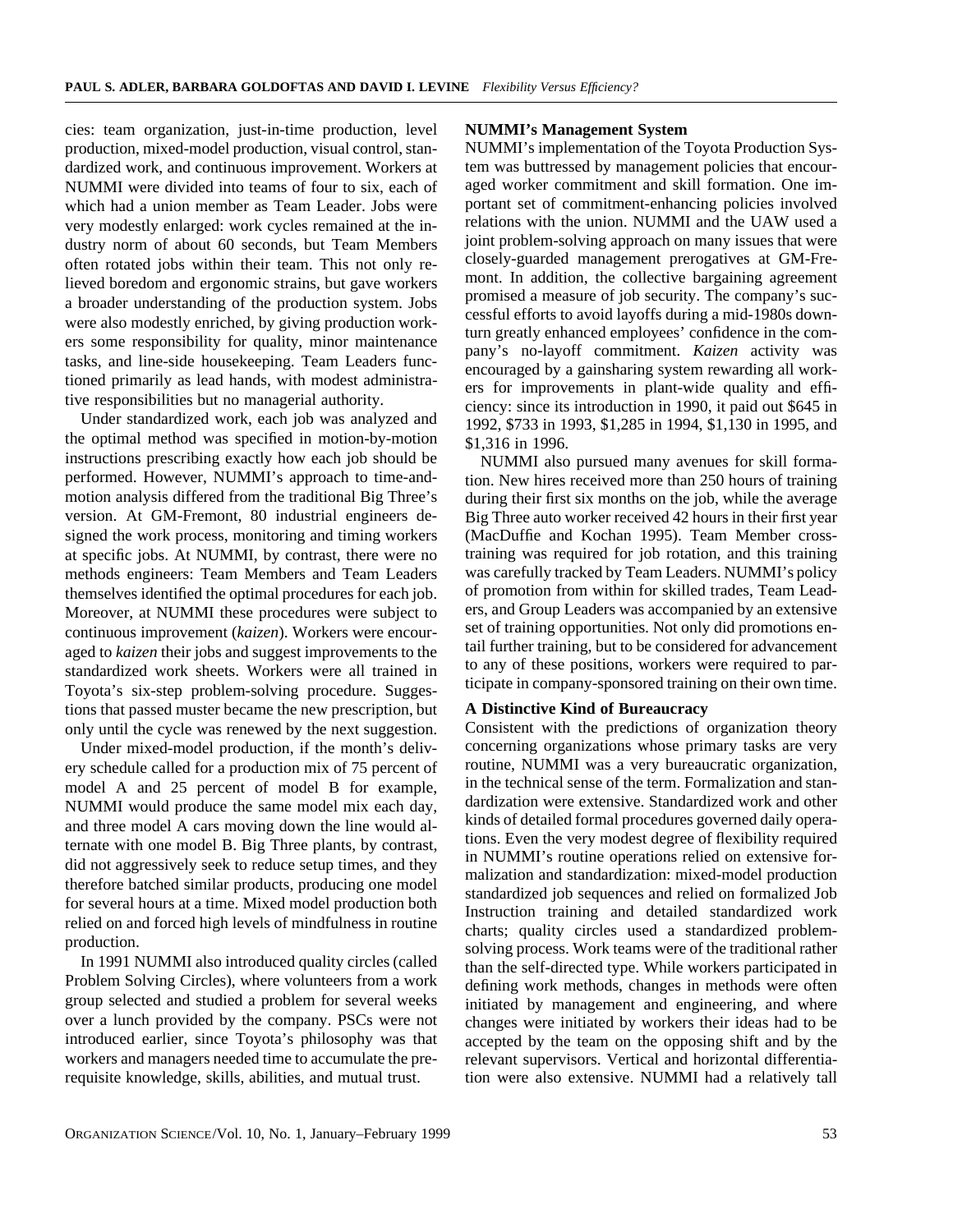hierarchy with six levels between the worker and the CEO, which was about the same number of levels as at GM-Fremont. While NUMMI had eliminated the methods engineering staff, it had unusually large staff groups in human resources, quality engineering, and production control.

This bureaucracy, however, did not function in the manner depicted in much conventional theory. Workers were actively involved in defining formalized procedures and in refining them over time. Departures from procedure were typically treated as opportunities for learning rather than as threats to authority. Under the influence of top managers' values and the union's power, lower-level managers were encouraged to maintain a participative rather than autocratic style. While lower levels did not have much autonomy to make decisions without prior consultation with superiors, this apparent centralization usually took the form of "fact-based" dialogue based on expertise rather than command-and-control domination based on positional authority (consistent with Lincoln and Kalleberg's (1991) finding that Japanese organizations had more *de jure* centralization but also more *de facto* participation than comparable American organizations). An extensive system of formal controls was buttressed and complemented by extensive informal controls, and both formal and informal controls were to a large measure joint rather than imposed, insofar as their design and functioning were strongly influenced by employees and by the union.

As a result, and contrary to the expectations of a long line of organization theorists, NUMMI's highly bureaucratic form was associated with high levels of work motivation and commitment (Adler 1993). Management conducted confidential employee surveys every two years; since these were conducted on work time, participation rates were over 90 percent. In these surveys, the proportion of Team Members reporting themselves satisfied with their job increased progressively from 65 percent in 1985 to some 90 percent in 1991, 1993, and 1995. Although the absence rate had climbed from about 2.5 percent to 3 percent over recent years, this rate was still less than half the industry average. Participation in the suggestion program grew progressively to over 90 percent. Involvement in problem-solving circles was increasing over time. Personnel turnover remained under 6%. And the plant still produced some of the highest quality small cars and light trucks in the United States, with quality and efficiency levels that continued to improve over time.

# **The '93 Model Change**

How does an organization so finely tuned for the efficient performance of a repetitive task deal with the challenge of flexibility? In this section we examine how NUMMI introduced two new passenger cars that differed substantially from each other and from the models they replaced at the same time as it introduced important new process technology. We do this through a narrative account of NUMMI's introduction of the 1993 model-year Corolla and Prizm, and a comparison with traditional Big Three practice. In the following section, we describe how NUMMI learned from the weaknesses of this 1993 changeover to improve the changeover on the truck line to the 1995 model Tacoma truck.

# **NUMMI's Model Change Process**

In the traditional American system, the vehicle design department first developed its sketches and clay models, then the engineering department converted these to engineering specifications. The engineering department in turn passed these specifications to the manufacturing staff at division headquarters, who specified the basic equipment and line configuration. The staff finally passed these process specifications to the plant engineers, who installed equipment on the factory floor and organized the assembly tasks. Workers were laid off for the time needed to retool, then recalled when the new equipment was ready.

The advantage of the Big Three's sequential approach was that downstream departments could wait to begin work until the immediately upstream department was done. To the extent that artifacts such as specifications and drawings provided sufficient guidance for the downstream departments' work, this approach reduced coordination costs. The success of this approach, however, depended on the upstream departments' ability to predict the constraints facing the downstream departments. Gaps in this knowledge would surface when the downstream department found, for example, that two mating parts did not fit even though they met specifications. The risk of the sequential, "throw the drawings over the wall" approach was thus that misfits would only be discovered late in the process, at which point a round of mutual adjustment would be initiated. The industry rule-of-thumb was that the cost to rectify a given error increases by a factor of about 10 with each of the four or five major phases of a new vehicle development project. A problem uncovered after release to manufacturing could—and often did—cost hundreds of thousands of dollars to rectify and weeks or months of delay in the new model launch.

At NUMMI and Toyota, designers, product engineers, plant engineers, production workers, and suppliers collaborated from the beginning of the changeover planning cycle. Instead of the traditional Big Three sequential model, NUMMI and Toyota saw the interdependence of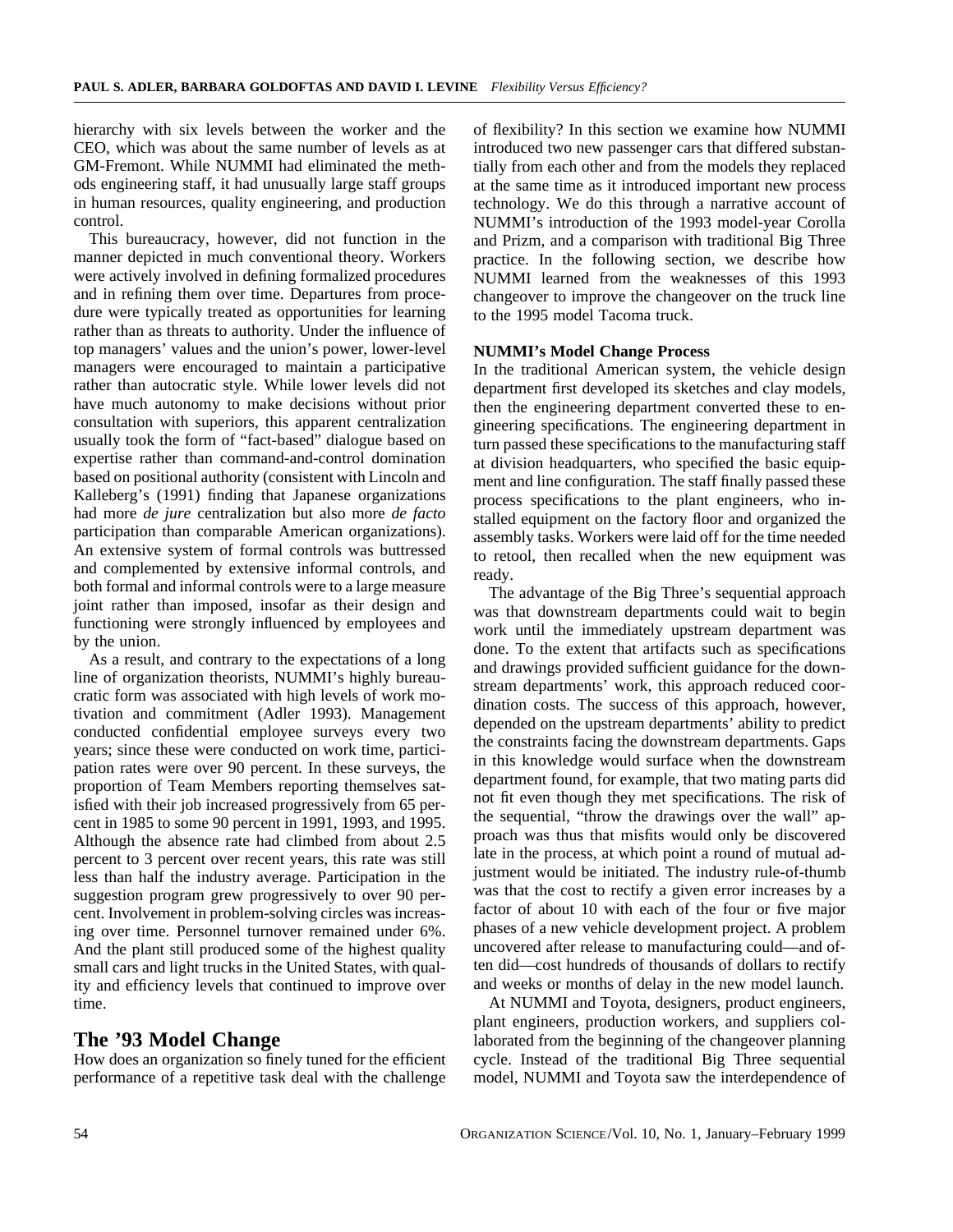these groups as reciprocal, and as one that therefore required extensive mutual adaptation (see Thompson 1967).

Manufacturing's involvement in the preparations for NUMMI's 1993 model change began very early, in 1989, as soon as the previous major model change was completed. Toyota design engineers began collecting problems and suggestions from NUMMI as well as from Toyota's other plants in Japan and Canada. By early 1990, over a year prior to their model changeover, NUMMI's sister plant in Takaoka had posted engineers to work with the design team and had begun reviewing the emerging product designs and identifying production process issues. NUMMI's model change would lag Takaoka's by a year; but later in 1990, over two years before NUMMI's changeover, the US factory became involved in the preparation process, and a team of engineers from NUMMI and representatives of NUMMI suppliers began visiting Japan to work with the vehicle designers, the corporate Production Engineering department, and their Takaoka counterparts.

The early interactions between design, engineering, and manufacturing personnel facilitated the timely discovery of many misfits. It also allowed for more creativity in improving fit quality, through aggressive efforts in value engineering. The goal of this collaboration—indeed, the "secret" to NUMMI's model changeover agility according to a senior Toyota manager—was rigorous certification prior to the resumption of operations that "man [read: workers], machines, materials, and methods" were capable of doing their intended jobs. Not only did this certification dramatically reduce the number of changes required after start of production, but certification also created a set of standards that reduced the need for (costly) mutual adaptation in specifying any later changes that did need to be made. NUMMI thus derived considerable benefit by "front-loading" mutual adaptation, that is, shifting it to earlier phases than the Big Three.

Organization theory provides us with the concepts needed to theorize these effects. Thompson (1967) argued that pooled interdependence is managed through standards, sequential interdependence through plans and schedules, and reciprocal interdependence through mutual adaptation, and that this sequence constitutes a Guttman scale of increasingly effective but increasingly costly coordination mechanisms (see Adler 1995 for application to the different phases of product development). The Big Three's traditional management model assumed that the changeover task could be managed sequentially, relying on standards, plans, and schedules to assure interdepartmental coordination. NUMMI aimed at a higher degree of joint product/process optimization, and they therefore interpreted the changeover task as embodying more uncertainty than the Big Three did. NUMMI therefore used more intensive coordination mechanisms, in particular mutual adjustment. By front-loading this mutual adjustment, NUMMI reduced the number and cost of downstream problems. Compare Big Three practice: according to Chevrolet Engineering Director, Dave Hanson, "One major change in [General Motor's model changeover] strategy this year is an emphasis on validating supplier parts as production-ready during pilot assembly. [..] In the past, GM sometimes forged ahead to regular production when fewer than half a vehicle's parts had been validated at pilot" (*Automotive News,* Oct. 1994).

NUMMI's tradeoff position was further improved by distinctive capabilities in the upstream departments. The coordination and integration of all the units involved in the model changeover was greatly facilitated by the fact that Toyota designers and design engineers were far more sensitive to manufacturability concerns than their Big Three counterparts. They all began their employment at Toyota working on the assembly line for a period; their managers accorded manufacturability assurance a high priority throughout the design cycle; and Toyota design engineers had accumulated a considerable body of both tacit and codified manufacturability knowledge (see also Clark and Fujimoto 1991). The resulting knowledge gave design engineers tacit and explicit manufacturability standards with which to guide their work, and thus reduced the number of issues requiring mutual adaptation discussions with manufacturing personnel. This background assured both goal congruence across functions and unusually high levels of competence in this part of the design engineers' task.

#### **The Pilot Team**

One of the most striking differences between the traditional Big Three approach and NUMMI's was the role that production workers played in the design of NUMMI's products and production processes. One Team Leader from each group in the plant was selected to join a Pilot Team. Their primary responsibility was to draft the standardized work sheets and to train supervisors and workers in their new jobs. They also worked hand-inhand with the engineering changeover team, helping to fine-tune the product design, select equipment, and lay out the production process.

The Pilot Team at NUMMI was a permanent unit with rotating membership. Its role and size changed depending on the schedule of model changes. Workers joined the team for months at a time, usually returning to the shop floor when the model they were preparing moved into production. Eight months prior to the start of production,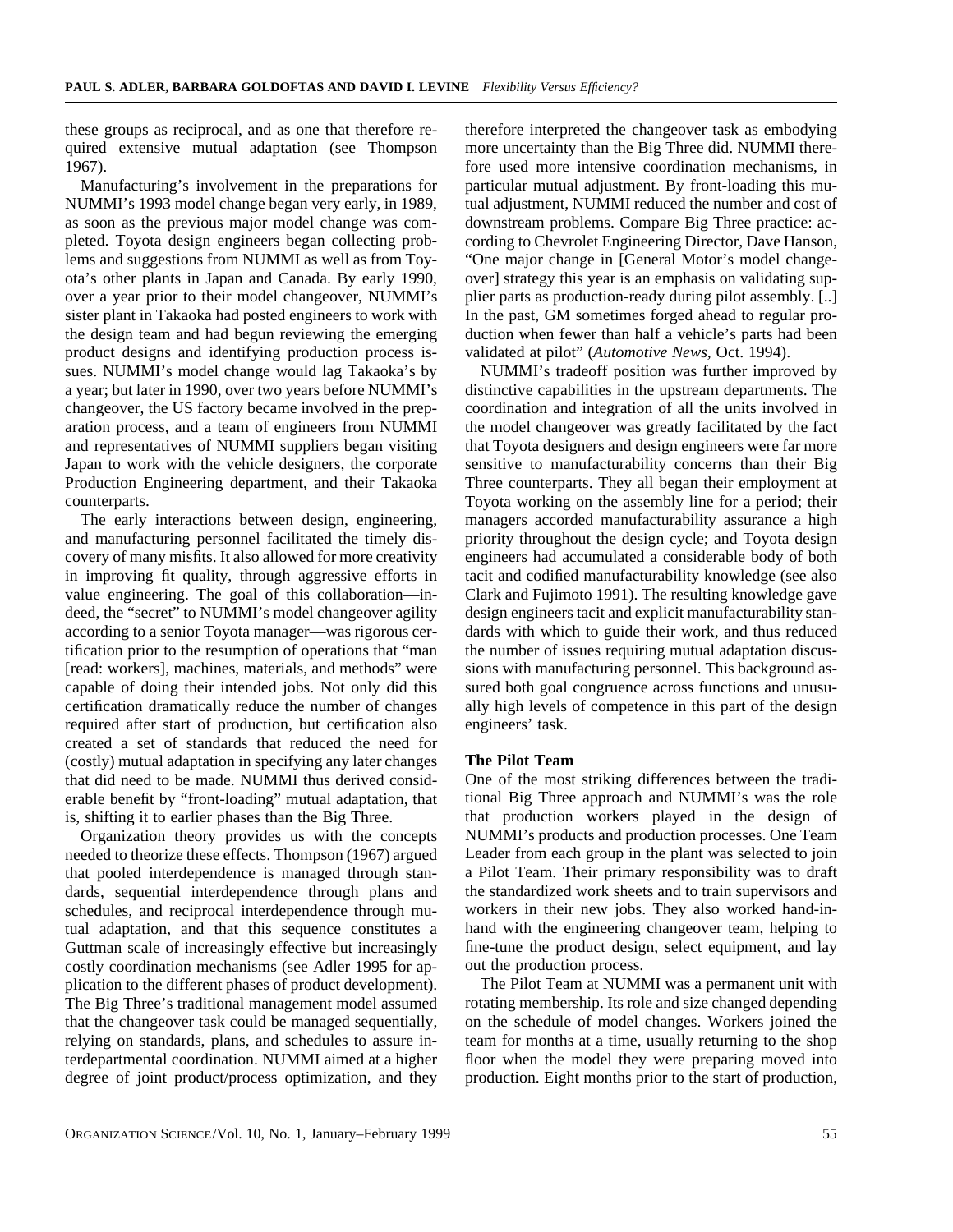the Pilot Team consisted of eight members; three of them had worked on the previous major model change in 1988, while the others had only been through the minor model change of 1991. Within two months, the Pilot Team had added 16 new members. By the start of production, there was a total of two Group Leaders and 32 Pilot Team Members.

Pilot Team members were given a lot of informal onthe-job training, and they had a considerable body of documentation from prior model change projects, including Pilot Team activity flow charts. Formal training in their new task, however, was minimal. Their work involved considerable improvisation—a degree of improvisation that contrasted strongly in their minds with the structured quality of regular line work. One Team Member described the relatively organic form of their organization in these terms: "The first day, I thought, 'Okay, I'm on the Pilot Team now. I've got a desk.' But there were no instructions. It was a crash course for us. We just kind of figured things out."

The Pilot Team was divided into groups representing the different sections of the plant (bodyweld, paint, assembly, etc.). Functioning in a matrix structure, each group cooperated closely on the one hand with staff engineers under the engineering section's assistant manager, and on the other hand with the Group Leaders responsible for the corresponding section of ongoing production operations. Through the first of the two major pilot runs, each section's Pilot Team Leader reported primarily to the Engineering department manager, and from then on they reported primarily to the relevant section manager in Production.

Early in 1992, seven months before the start of production, the Pilot Team traveled to Japan to study the Takaoka plant. (Recall that the earlier NUMMI visits had been by the engineering team and suppliers.) They took with them concerns and suggestions for improvements collected from Team Members in their areas. The Pilot Team members worked on the Takaoka line to learn how their counterparts had designed the specific jobs in the part of the line for which they were responsible. When they returned from Japan, the Pilot Team brought with them large binders containing illustrations of individual parts and explanations of how they should be assembled. They then experimented in NUMMI's pilot area—an area set aside in an unused part of the plant—modifying this documentation to fit the specifics of NUMMI's line, and turning it into detailed draft work instructions (standardized work sheets) for production Team Members. They also worked with their staff engineering partners to design and source the appropriate equipment for each job.

During their time in Japan as well as during their continuing efforts at NUMMI, the Pilot Team and the engineers not only refined the process design, they also proposed product design modifications. Although some design change proposals were rejected as too expensive, most were incorporated. Design changes were particularly numerous for the Prizm. The Prizm was sold by GM, and GM had exercised its right to make design changes to the Toyota vehicle on which it was modeled (a car sold in Japan as the Sprinter). The NUMMI Pilot Team's input was particularly important on the Prizm as they were the first to assemble the modified design of the car. Many suggestions aimed to make the cars easier to manufacture, while others improved its cost and quality.

Relative to traditional U.S. practice, the Pilot Team was a novel partition, facilitating mutual adjustment both between process design considerations and production realities, and between process design and product design considerations. By contrast, the traditional Big Three sequential approach lacked cost-effective ways of dealing with these issues. First, when the product specifications were released to Big Three staff industrial engineers, they worked from handbooks and computer models—rather than from real production conditions—to define processes, layouts, and methods. Pilot production was traditionally conducted on special pilot lines located not in the final assembly plants that would ultimately produce the car, but in special facilities, such as low-volume limousine plants, where pilot production would be less disruptive to ongoing operations and geographically closer to central engineering staffs. These pilots were not controlled by plant personnel, but by staff engineers who did not normally work in the manufacturing plants. The manufacturing plant would conduct its own trials only after it had shut down for the changeover. And the new product and process design would only be tested in real production conditions when workers returned to work at the resumption of operations.

Moreover, whereas the Pilot Team could rely on collaborative mutual adjustment with other participating units, Big Three design engineers traditionally did not actively participate in manufacturability improvement efforts. (We should note again, however, that this pattern has been changing in recent years.) Once the design had been thrown over the wall to the manufacturing staff, it was very difficult to get Big Three designers and engineers to review, let alone approve, manufacturabilitymotivated Engineering Change requests. Even if a design change proposal was eventually accepted, the average time between submission and release was around six months. Our interviewees at NUMMI described Toyota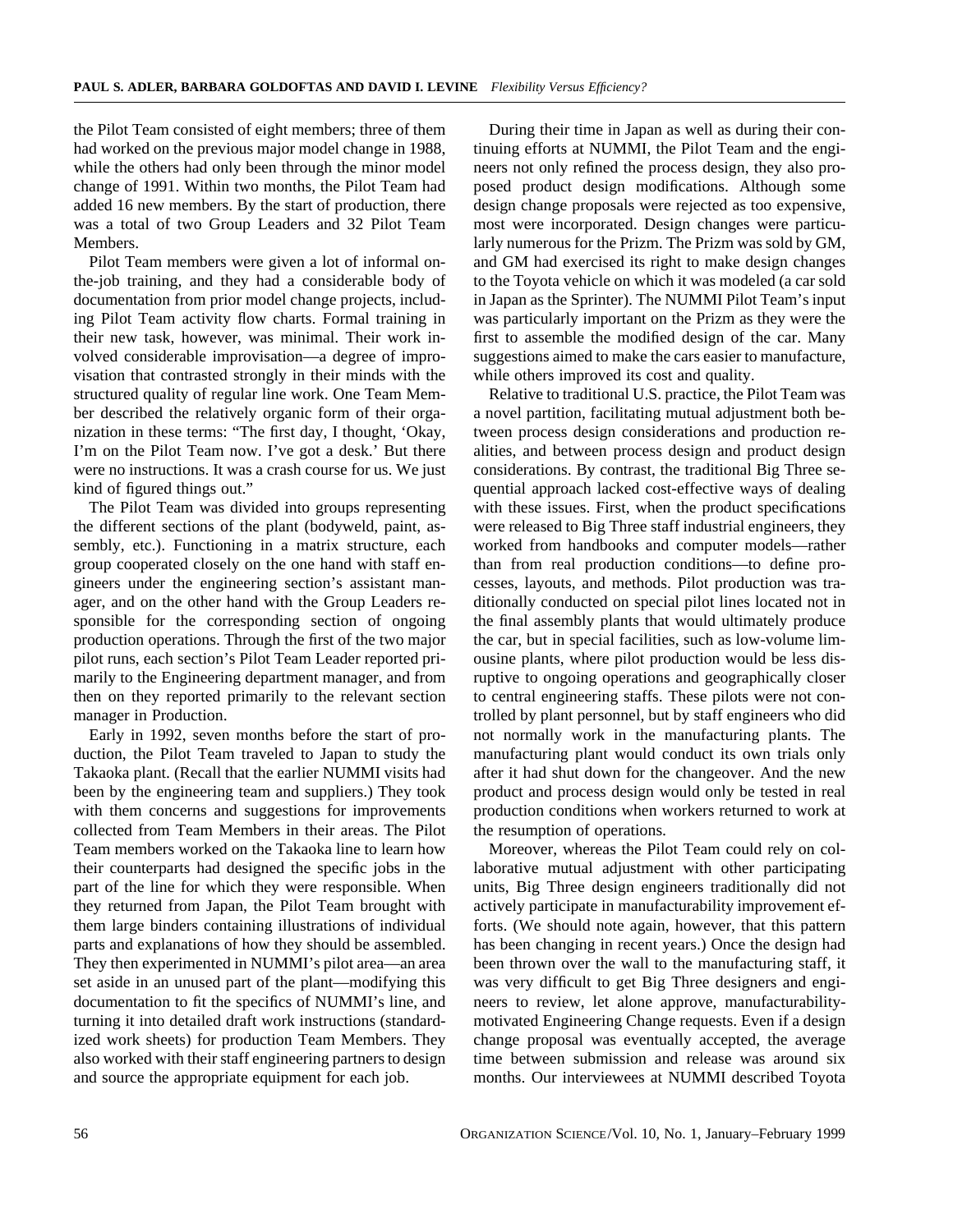design engineers as far more actively involved and responsive right through vehicle launch.

#### **Working with Suppliers**

Under the traditional Big Three approach, the auto company's relationships with outside suppliers were arm's length and often adversarial. If one supplier had rising costs or declining quality, the auto company could quickly switch to another. To maintain the credible threat that a relationship could be easily terminated, the auto company employed several suppliers for each part and negotiated only short-term contracts. While this strategy maximized the auto company's bargaining power, it also required it to perform the design work in-house, and thus cut it off from suppliers' ideas about product design and limited suppliers' customer-specific investment (Helper and Levine 1992, Helper 1990).

NUMMI, following Toyota, took a very different approach. Prioritizing the ability to harness suppliers' innovative capabilities and to fine-tune part designs, NUMMI usually kept only one or two suppliers per part, negotiated long-term contracts with them, challenged them to make product and process improvements, and worked with them when problems arose. In preparation for the '93 model, engineers from major suppliers worked in the NUMMI plant throughout 1992, just as Japanese suppliers had worked with the Toyota design team the previous year.

However, the transition from the old adversarial approach was not easy for many suppliers. They were not accustomed to Toyota's high standards for quality, timeliness, and cost, nor to the expectation of continuous improvement, nor to the collaboration NUMMI offered to improve their performance. In the 1993 model change, the challenge of transforming the supplier base and developing new supplier relations was exacerbated by a significant jump in the proportion of NUMMI's parts that were made in North America. In 1992, NUMMI's cars used parts from 88 domestic suppliers and had a domestic content of 63 percent (using the Environmental Protection Agency's Corporate Average Fuel Economy metric); the 1993 models used parts from 124 North American suppliers and had a domestic content of 75 percent.

Some suppliers had participated in both NUMMI and Big Three changeovers, and their experiences were very different. Apart from the differences already noted, the general manager of one of NUMMI's suppliers identified several others:

NUMMI and Toyota have a detailed "template" for the process—a master schedule—and they follow that schedule very closely. It's the same template from project to project, with only minor variations depending on the complexity of the product and what they've learned from the previous project. We also supply parts to GM, but at GM the process changes from project to project.

Toyota puts a lot of effort into prototyping and pilots, and that reduces the number of engineering changes after they issue production drawings. In the GM system, many suppliers make low-ball bids to get the business because they count on a whole lot of engineering changes to make their profit. Toyota focuses more on the details earlier in the process. They use the pilots to discover every possible problem and solve them. At GM they use pilots to "confirm" what they think they already know, not to uncover what they don't know.

These differences in supplier relations echo those we have noted in relations between internal units. NUMMI front-loaded more mutual adaptation with the aim of minimizing the need for downstream interaction; NUMMI facilitated this front-end mutual adaptation by collaborative rather than arm's length relations with zero-sum or negative-sum bargaining; NUMMI benefited from a redistribution of tasks across the supplier/assembly partition, relocating some innovation tasks in the supplier firms where they could be performed more knowledgeably; and NUMMI reduced the cost of this mutual adaptation by the use of the metaroutine of a standard master schedule. In organization-theoretic terms, we would say that as a result, NUMMI's supplier relations were more effective at both buffering (to reduce uncertainty in the core) and bridging (to manage remaining uncertainties) (Scott 1992, pp. 193 ff.; Gerwin 1993; Corrêa 1994).

#### **Pilot Production**

Five months prior to the start of production, NUMMI workers built the first set of 25 pilot vehicles. This first pilot build focused on engineering issues. It was therefore conducted off-line in the pilot area, and it relied primarily on parts that were custom-built by suppliers.

In June 1992, two months before start of production, the second major pilot build was conducted. Whereas the first pilot focused on engineering issues, this one focused on production issues. It was conducted on the regular assembly line, and primarily used parts from suppliers' regular production lines.

Because of the mixed-model discipline in its regular operations, NUMMI could intersperse this second set of pilot vehicles with regular production vehicles, leaving just two empty spaces in the production sequence to signal the arrival of the pilot vehicle. This represented a remarkable degree of agility, since all the associated parts and equipment had to be in place along the line, and workers had to be able to switch between the two sets of parts and tools in the 120 seconds afforded by the two empty spaces. The benefits of a pilot run on the regular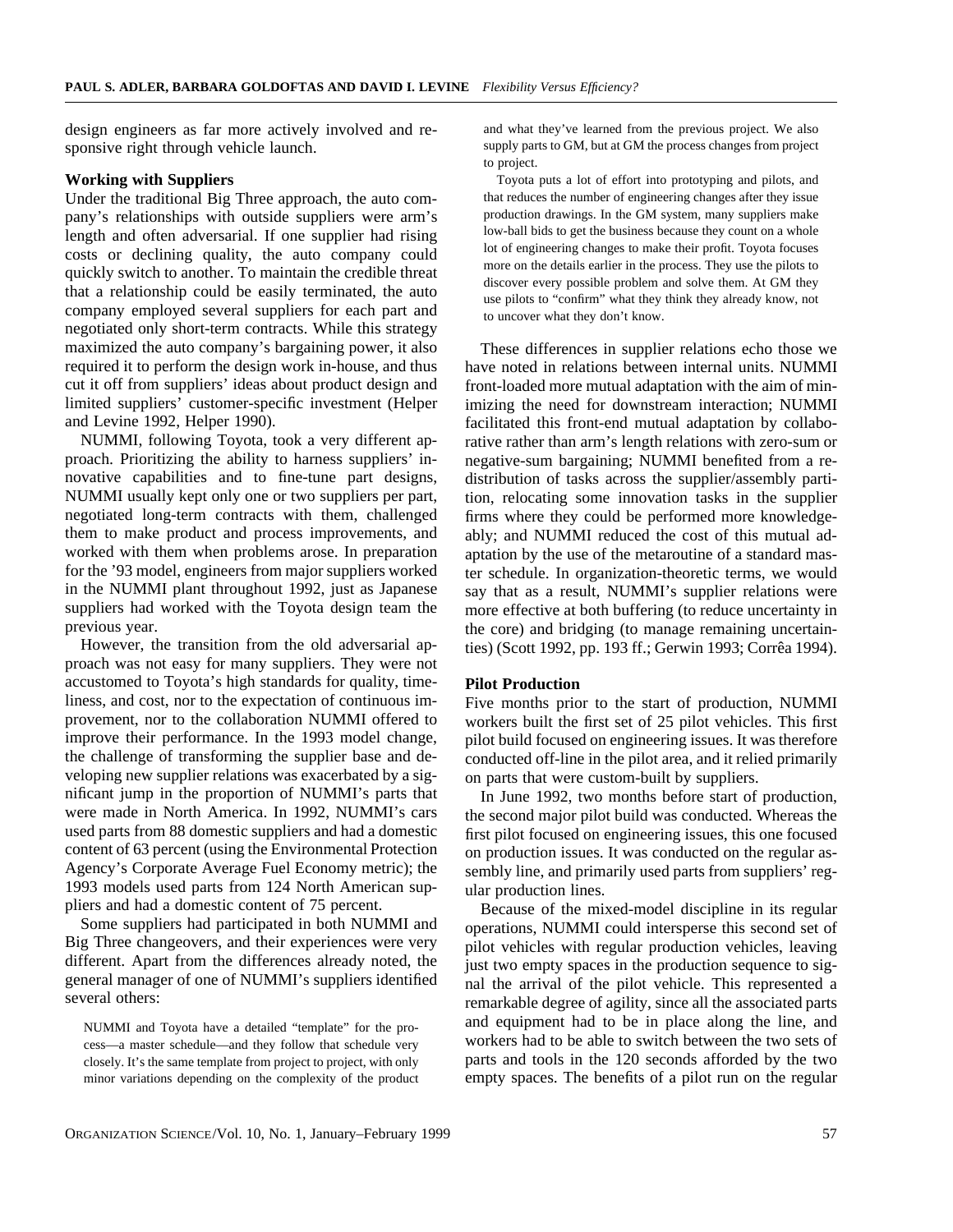production line with regular production workers were immense: far more problems could be identified than was possible in an off-line pilot build.

NUMMI's management of its pilots offers three salient contrasts with traditional Big Three practice (see also Clark et al. 1992). First, Big Three plants typically did not do on-line pilots in already-functioning plants; they waited until after the old line had shut down and the new equipment had been put into place. This considerably delayed identifying and solving problems. Second, U.S. firms were traditionally guided by cost concerns and were under little pressure to accelerate changeovers; as a result, they laid off most of their production workers during the protracted plant shutdown, recalling them progressively as production accelerated, and training them only as they came back into the plant. Third, these returning workers were trained by the small group of core workers who conducted the first pilot builds, whereas at NUMMI, Group Leaders and Team Leaders had the primary responsibility for training. The Big Three could not use supervisors to do training, since unlike NUMMI, their supervisors were not usually promoted from the shopfloor; they were usually college graduates on a management track, hired straight into supervisory jobs and thus lacking the relevant technical knowledge. And where NUMMI had a Team Leader who functioned as a lead hand for each team, the Big Three generally lacked such a role.

# **The Acceleration Period**

At the cost of some overtime to accommodate training and pilot builds, NUMMI produced a full schedule of the old model vehicle right up to the week before production of the new model began. On August 7, 1992, NUMMI stopped production for one week to prepare for the changeover. During this week, the Pilot Team worked with managers, engineers, and maintenance workers to set up the new line. Production workers were required as they had been warned a year in advance—to use a week of their vacation time. When operations resumed on August 14, the Team Members returned to new jobs.

To give Team Members time to learn their new jobs and maintain high quality, production volumes were kept very low at first. Instead of producing some 450 cars a shift, Team Members began with four or five cars a shift, trying to work within a 60-second takt time, but taking time out after each cycle to identify the sticking points. ("Takt" is German for meter. Toyota defines takt time as the interval between cars as they leave the line.) As the production process began to flow more smoothly, production volumes slowly increased. Within the first week, the pace quickened from one car an hour to one car every

10 minutes: a single car followed by nine empty slots on the conveyor line. These early vehicles were used to confirm product and process quality.

As had been done during the previous major model change in 1988, management had suspended job rotations temporarily. Rotations were due to restart on September 4, the date when management planned to be producing 140 cars per shift and volume shipments could begin. Management wanted first to ensure high quality at a moderately high production rate before restoring full rotation.

In the first weeks, the primary goal was training. Team Members walked through their jobs, putting on parts, removing them, and putting them on again. The other goal in the first days of production was *kaizen.* Each time the pace increased, new problems appeared: some jobs that had appeared easy at low volume were seen to be overloaded, and new technical issues surfaced. In addition to learning their jobs, workers were also expected to improve them. Nearly every worker we interviewed described suggestions they had made during the first days of the acceleration for increasing quality, productivity, or safety. Most of these suggestions had been tested and implemented very rapidly.

By contrast, the traditional Big Three accelerations were significantly handicapped by the gaps in knowledge and conflicts of interests that marked the relationship between workers on the one hand and industrial engineers and managers on the other. First, going into the resumption of operations, the layout, methods, and line balance defined by industrial engineers were further from the optimum than at NUMMI: industrial engineers worked from theoretical models rather than plant experience, and so their estimates were typically less accurate than the Pilot Team's. Second, the fine-tuning required after resumption of operations was a kind of purgatory, where workers tried to hide under-burdened jobs and foremen tried to locate and add tasks to those jobs, while other workers had to sabotage production to get foremen to relieve impossibly overburdened jobs. And finally, nowhere in all this conflict was any attention paid to fine-tuning the individual worker's work methods: industrial engineers specified the theoretically optimal methods, but in practice foremen left workers to improvise whatever methods would allow them to meet the time standards.

# **Problems in the Acceleration**

The new line took only 77 days to accelerate to full production. This was far faster than typically found in Big Three plants, but not as fast as NUMMI's original plan of 60 days. The acceleration had to surmount three sets of unanticipated problems. First, some of the new technology introduced with this model change—notably, a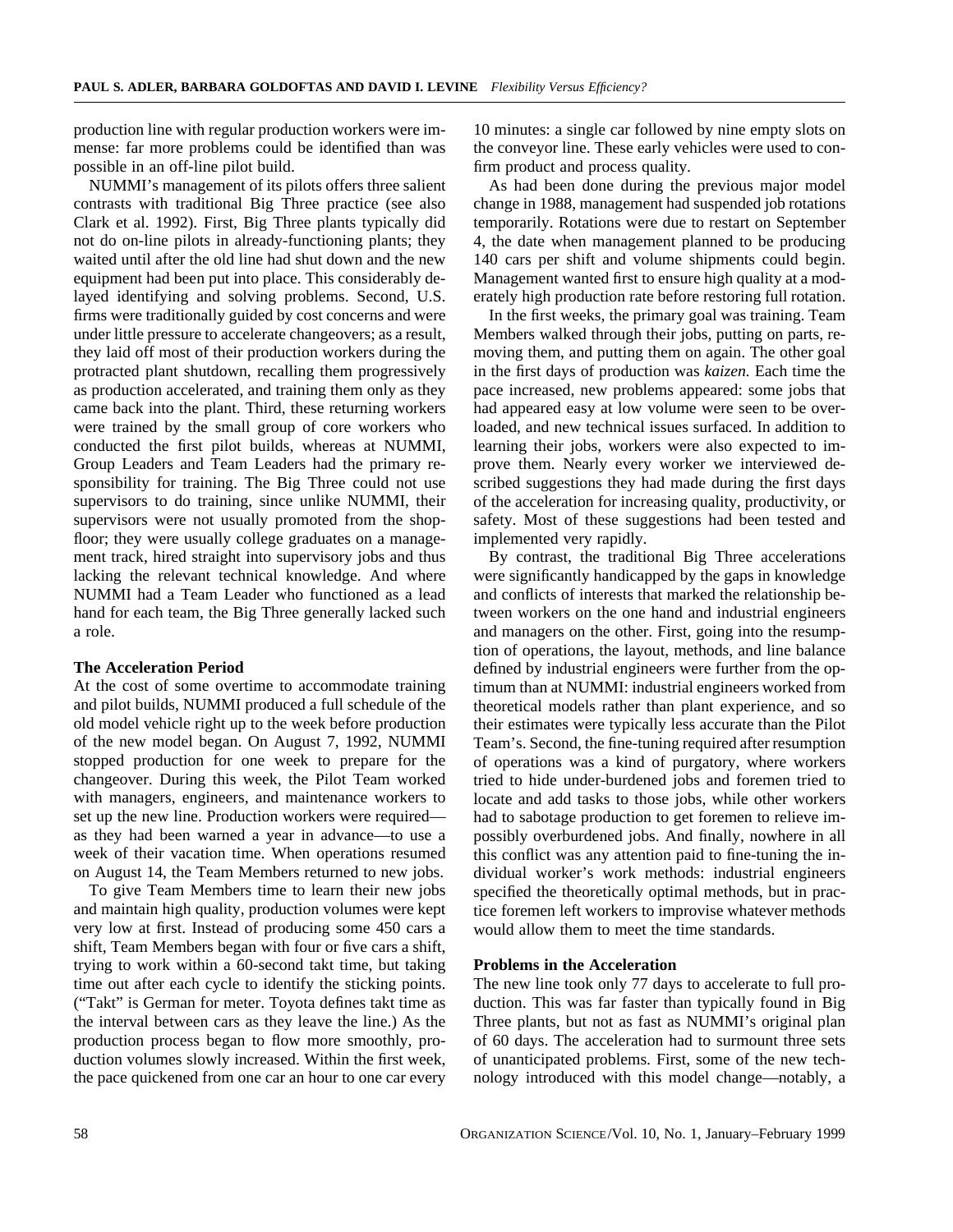doors-off conveyor and an instrument panel sub-assembly line—broke down more often than expected. Second, some parts did not arrive on time. NUMMI had changed some of its supply logistics, consolidating some deliveries in Chicago and taking more frequent deliveries; errors in planning and executing these changes led to delivery delays. Third, numerous part-fitting and "workability" problems appeared, partly because of weaknesses in some US suppliers (see for example, Bowen and Ryckebusch 1996, p. 13), and partly because some US suppliers were working to outdated drawings supplied by their Japanese counterparts. Working in close collaboration back in Japan, Toyota engineers and Japanese suppliers had made numerous fine-tuning changes to parts designs, but often they failed to update the corresponding drawings sent to US suppliers.

The plant was able to maintain high quality, but these workability problems imposed a considerable cost. Productivity suffered as parts that should have taken five seconds to snap into place took 10 or 15 seconds. That difference, while seemingly small, can require that the line be stopped repeatedly, and NUMMI lost about \$9,000 in revenue every minute the line stopped.

Workability deficiencies not only hurt productivity; they also hurt workers. When parts did not fit well, NUMMI workers tried to force them into place. During the acceleration, management and union officials alike reported seeing workers pounding parts with the palms of their hands. The stresses these actions place on the body can lead to soft-tissue disorders such as tendinitis and carpal tunnel syndrome. According to the OSHA-200 log, NUMMI's injury rate jumped in the first month of production to a level some 50 percent above that of the prior year.

A month after the resumption of operations, in response to the growing number of ergonomic problems, the union demanded that rotation be restarted. Redesigning the relevant parts would take time, and the union's position was that in the interim, ergonomic strains could be relieved by resuming rotations for the most stressful jobs. NUMMI management refused, arguing that short of aborting the launch, it was physically impossible to free up enough people to allow the cross-training that would be needed for rotation. On September 28, 1992, the UAW Local filed a formal complaint with Cal-OSHA. A few weeks later Cal-OSHA began an investigation, and the following January, Cal-OSHA issued one warning and two "serious" citations based on a large number of ergonomic problems that the OSHA inspector observed in the passenger car assembly area. NUMMI appealed the two citations. In January 1994 a settlement was reached with OSHA committing NUMMI to more substantial efforts in the ergonomics arena, and later that year a new ergonomics agreement was reached with the UAW creating a full-time union ergonomics representative. (On this ergonomics conflict, see Adler et al. 1997).

#### **Results of the 1993 Changeover**

The 1993 model change was a very smooth process compared to the traditional performance of Big Three plants. Within five months of the start of production, assembly efficiency was up to 96 percent, which was two percent over target, and two percent over the level a year earlier. These levels are all the more impressive given that assembly efficiency was measured as the ratio of actual daily output to scheduled output, and the scheduled output implied 100% utilization with no line downtime allowance built in. The influential J. D. Powers ratings based on customers' evaluations of vehicles produced in the last three months of 1992, that is, just as NUMMI was accelerating production—showed only a three-point slip in the number of defects per 100 NUMMI Corollas and a two-point slip per 100 Geo Prizms. That is, the average number of defects a typical car owner identified in the first three months of ownership rose by 0.03 and 0.02 respectively. This minor dip left NUMMI's passenger cars still ranked first and second among all small cars produced in the US.

While these results were impressive, the 1993 model introduction was not completely successful. As a result of the problems encountered in NUMMI's 1993 model introduction, the plant reached full production after 77 production days instead of the planned 60 days. The total shortfall in output over this acceleration period was about 3,500 cars. Although this was less than a week's production, it took many weeks of overtime to make it up.

Moreover, scores of workers were injured, some perhaps permanently. The conflict over ergonomics also contributed to a degradation of labor-management relations. In the 1994 union Local elections, the more confrontational People's Caucus won an almost clean sweep, taking all but the President's position from the more cooperative Administrative Caucus. The reasons for this shift within the Local were complex, but according to many interviewees it reflected a need felt by the rank and file for a more assertive union voice. Later that year, NUMMI experienced its first work stoppage, a two-hour walkout during the contract negotiations. (We should note, however, that the broader pattern of union-management cooperation was not much affected by this change and that the Administration Caucus took back leadership of the Local in the 1997 elections.)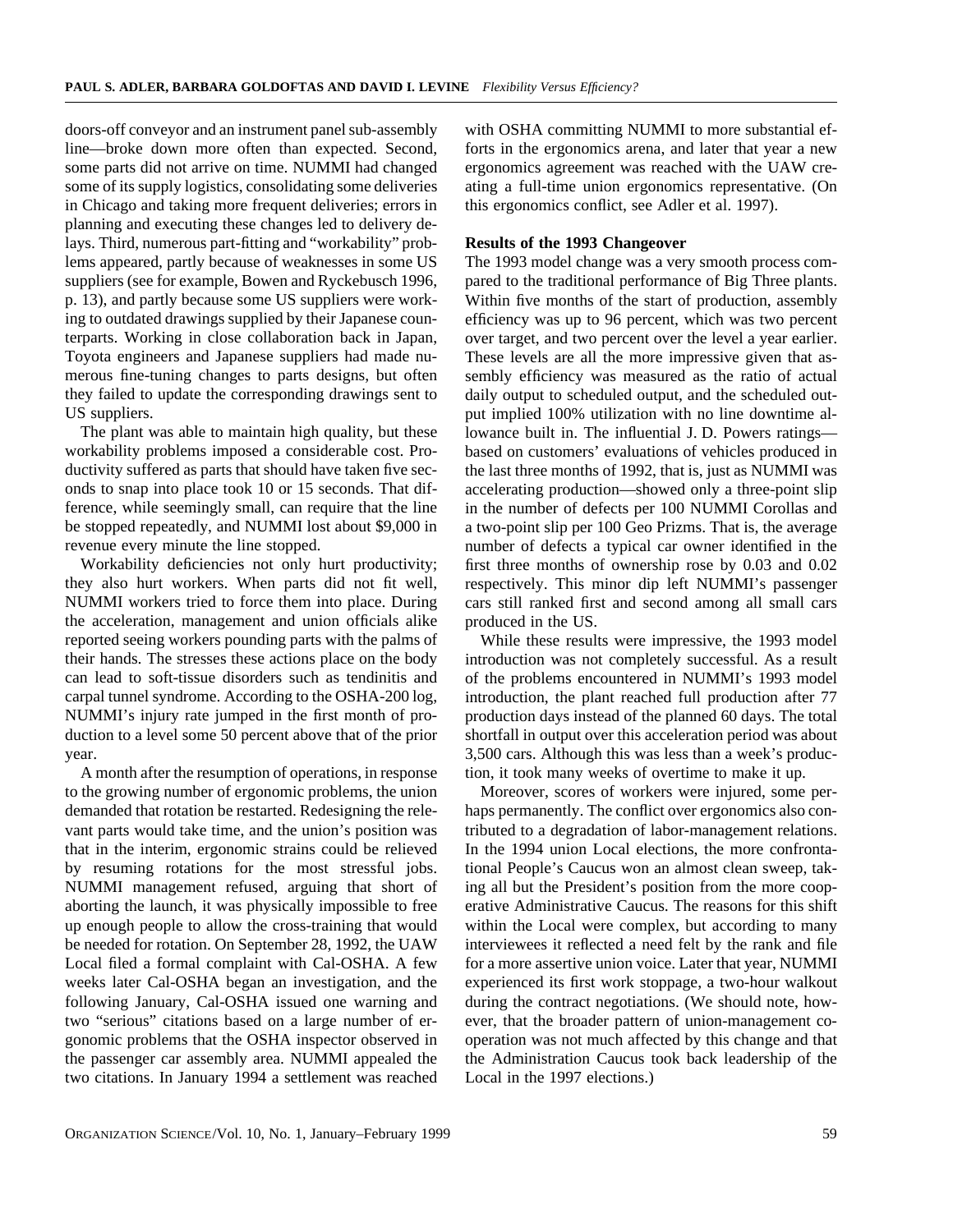# **The 1995 Truck Launch**

Two years after the 1993 passenger car line changeover, NUMMI made its next major model change, this time the introduction of the Tacoma compact pickup truck. The contrast between the two changeovers was striking: whereas the 1993 changeover had taken 77 days to reach full production, the comparably complex changeover on the truck line took only 48 days.

Moreover, the health and safety conditions of this changeover were far superior. The first three months of a new model launch usually have above-average injury rates; nevertheless, in the first three months of the Tacoma launch, the truck area reported nearly 30 percent fewer injuries than during the same period in the prior year, and fewer than on the passenger line at the same time. This was a particularly impressive accomplishment, since in prior years, the truck line had a worse health and safety record than the passenger line. In this section, we analyze the reasons for these contrasting outcomes.

# **The "Reflection-Review"**

Following Toyota policy, NUMMI conducted a "reflection-review" (*hansei*) soon after the 1993 model passenger line reached full production. Before memories had time to fade, top management, section managers, Assistant Managers, Group Leaders, and Pilot Team members documented the lessons learned from the launch.

Changeover project teams at NUMMI relied on a considerable body of documentation in voluminous binders representing the accumulated lessons learned from prior experience. The *hansei* process allowed NUMMI to progressively refine these procedures. One interviewee explained the process in these terms:

The binders give us best-practice procedures for managing model changes—just like standardized work sheets give the worker best-practice procedures in regular production. And the learning process is the same. In manufacturing, anomalies show up as differences between takt time and the worker's actual cycle time, and these anomalies lead to problem-solving, which then leads to defining counter-measures, which in turn leads to new standardized work procedures. Anomalies in the changeover process are the differences between our target changeover time and our actual time. The *hansei* process is simply the problem-solving procedure we use to improve our model change process.

As in previous reflection-reviews, vice president of Manufacturing and Engineering, Gary Convis, gave the section managers six weeks to prepare their analyses, then conducted a plant-wide meeting with all the General Managers, Assistant General Managers, Managers, and some Assistant Managers to review each section's summary report. Over the following few days, Convis met with each section—Managers, Assistant Managers, and Pilot Team members—to review the binders and summaries. In these multi-level forums, there was little opportunity to hide deficiencies, and senior management encouraged a norm of fact-based, critical scrutiny with the goal of identifying improvement opportunities for the next project.

The review of the 1993 changeover identified scores of such opportunities in every facet of changeover management. In particular, it highlighted the need for greater focus on ergonomic issues. This led plant management to accord a high priority to health and safety in both the company's strategic plan and the planning for the Tacoma truck launch. The goal NUMMI set for 1995 was to cut the overall plant injury rate by 30 percent.

# **The Pilot Team and Workability**

One of the lessons learned from the 1993 changeover was the need for greater staffing continuity and depth of expertise in the Pilot Team. Organizational memory needed to be deployed not only through the formal mechanism of documentation but also through informal mechanism of team composition. As a result, most of the workers selected for the Tacoma Pilot Team had worked on one or more major model changes.

Unlike the 1993 changeover, the Tacoma Pilot Team members were told that ergonomics was a key objective and they were given extensive ergonomics training. The truck line's poor health and safety record was in considerable measure due to inadequate attention to ease of assembly in the earlier trucks' designs. As a result of the combined efforts of Toyota and NUMMI engineers and the Pilot Team, the Tacoma was far easier to assemble than its predecessors.

NUMMI's Quality engineers also put more emphasis on workability issues than in the 1993 case. They spent more time analyzing parts before and after each pilot. The Quality Engineering department also established better communications with suppliers, and suppliers in turn were able to respond more rapidly to design changes. NUMMI and the Toyota Supplier Support Center (based in Lexington, Kentucky) provided technical assistance to suppliers whose parts had caused problems in the 1993 changeover.

#### **Training and Rotation**

Unlike NUMMI's earlier changeovers, the policy in 1995 was to ensure that all Team Members rotated between at least two jobs from the very first vehicle. The explicit goal was to make full rotation the standard policy for the entire truck and passenger lines.

In the Tacoma changeover, Team Member training was therefore accorded a very high priority. Training on paid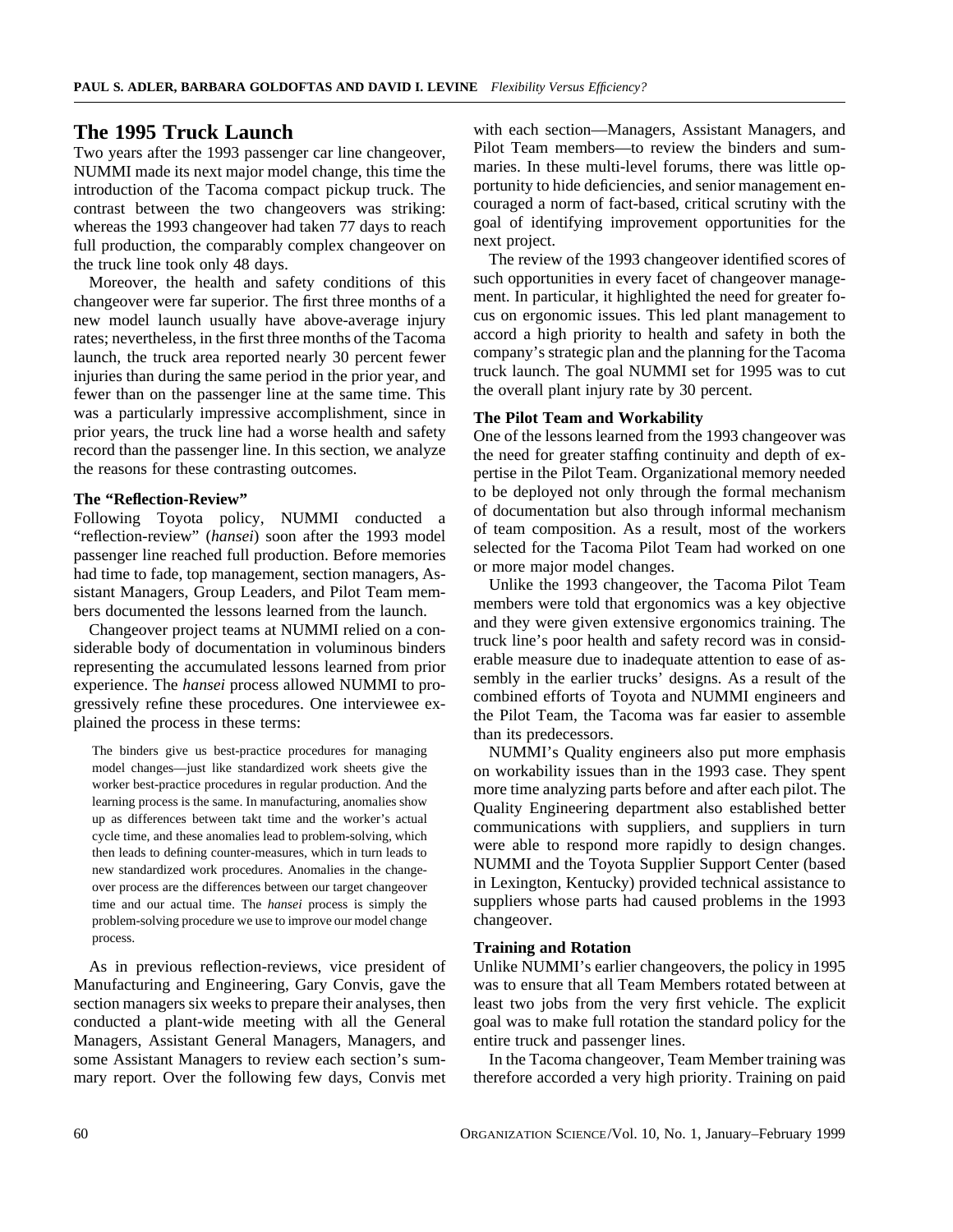overtime was made mandatory, whereas for the 1993 launch overtime for training was at the Team Members' discretion. Although freeing up training time was difficult because of the high demand for the outgoing model truck, within a month of the start of production, virtually every team was able to rotate workers between four jobs.

#### **Resumption of Operations**

Responding to the experience of the 1993 launch and anticipating unforeseen problems and the weeks and months that would be needed before *kaizen* activity would bring headcount back down to steady-state levels, NUMMI hired 20 extra employees. Whereas in 1992, Team Members took a week of vacation time during the changeover, NUMMI asked truck line Team Members to work over the Christmas/New Year break just before production began to facilitate *kaizen,* training, and preparation.

Within two months of the resumption of operations, the plant was well head of its production goals. Partly as a result of some training shortfalls, quality had suffered somewhat during the acceleration period; but within four months it had reached a world-class level comparable to that achieved by the truck line's sister plant in Japan (Hino).

#### **Safety Awareness**

The higher priority accorded ergonomic issues during the Tacoma launch reflected changes introduced in the wake of the Cal-OSHA citations. Management had made safety improvement a strategic priority, and had tied managers' evaluations and rewards to their departments' safety record. Some of the new policies may not yet have born all their fruit, but as of mid-1995, both the truck line and the plant as a whole were on target to achieving the strategic goal of a 30 percent reduction in the injury rate.

# **Discussion**

Organization theory suggests that an organization producing hundreds of thousands of nearly identical products each year should be a machine-like bureaucracy with extensive formalization, standardization, hierarchy, specialization, and staffs. NUMMI's regular operations appeared to fit these descriptors. Yet NUMMI was also remarkably agile in responding to the challenge of major model changes, a challenge that calls for a more organic form of organization. The organization of NUMMI's changeovers appears to fit this description too. NUMMI appears to have been able to have it both ways. Instead of being stuck in the middle, weighed down by the conflicting requirements of efficiency and flexibility, NUMMI seemed able to excel simultaneously in both dimensions. Moreover, NUMMI was able to further shift the tradeoff frontier by improvements both in efficiency and changeover agility between 1993 and 1995.

#### **Mechanisms and Impediments**

The resolution of this apparent paradox lies in NUMMI's successful deployment of the four mechanisms we identified in the prior literature. First, the metaroutines of standardized problem-solving, changeover process procedures, and the reflection-review process allowed NUMMI to significantly routinize otherwise nonroutine tasks associated with changeovers, and thereby to improve efficiency without impairing flexibility and vice versa. Second, NUMMI enriched routine production work, encouraging and training line employees and suppliers to stay alert for improvement opportunities. Third, workers switched easily between routine production roles and nonroutine *kaizen* roles in quality circles, in pilot runs, and in temporary assignments to the Pilot Team. Fourth, NUMMI used partitioning more effectively than traditional approaches allowed: it created a new, relatively organic partition, the Pilot Team, devoted to the nonroutine tasks associated with changeovers; it allocated tasks more effectively across existing make/buy partitions; it eliminated dysfunctional partitions such as the methods engineering department; and it greatly improved coordination and integration between partitions. NUMMI could thus enjoy the benefits of both discipline and creativity.

Organizational theory reviewed above predicts a number of potential impediments to such mechanisms: How did NUMMI overcome them? We can summarize the lessons of the NUMMI case by reviewing the four mechanisms in turn and summarizing NUMMI's approach to each.

First, some strands of theory predict that the routinization of nonroutine activities will lead either to resistance to modifying routines by employees anxious to preserve the *status quo* or to resistance to the use of routines by employees anxious to preserve their task autonomy and variety. NUMMI avoided resistance to the modification of routines with a strong culture of *kaizen*, rewards for innovation, and strong leadership to reinforce that culture. NUMMI overcame resistance to standardization by involving the employees themselves in the development and refinement of these routines. Instead of staff methods engineers imposing formalized standards on core employees, workers participated actively in defining and refining standardized work sheets. Instead of staff experts imposing changeover management procedures, the entire organization used the reflection-review process to progressively define and refine the procedures.

NUMMI appeared to have largely overcome resistance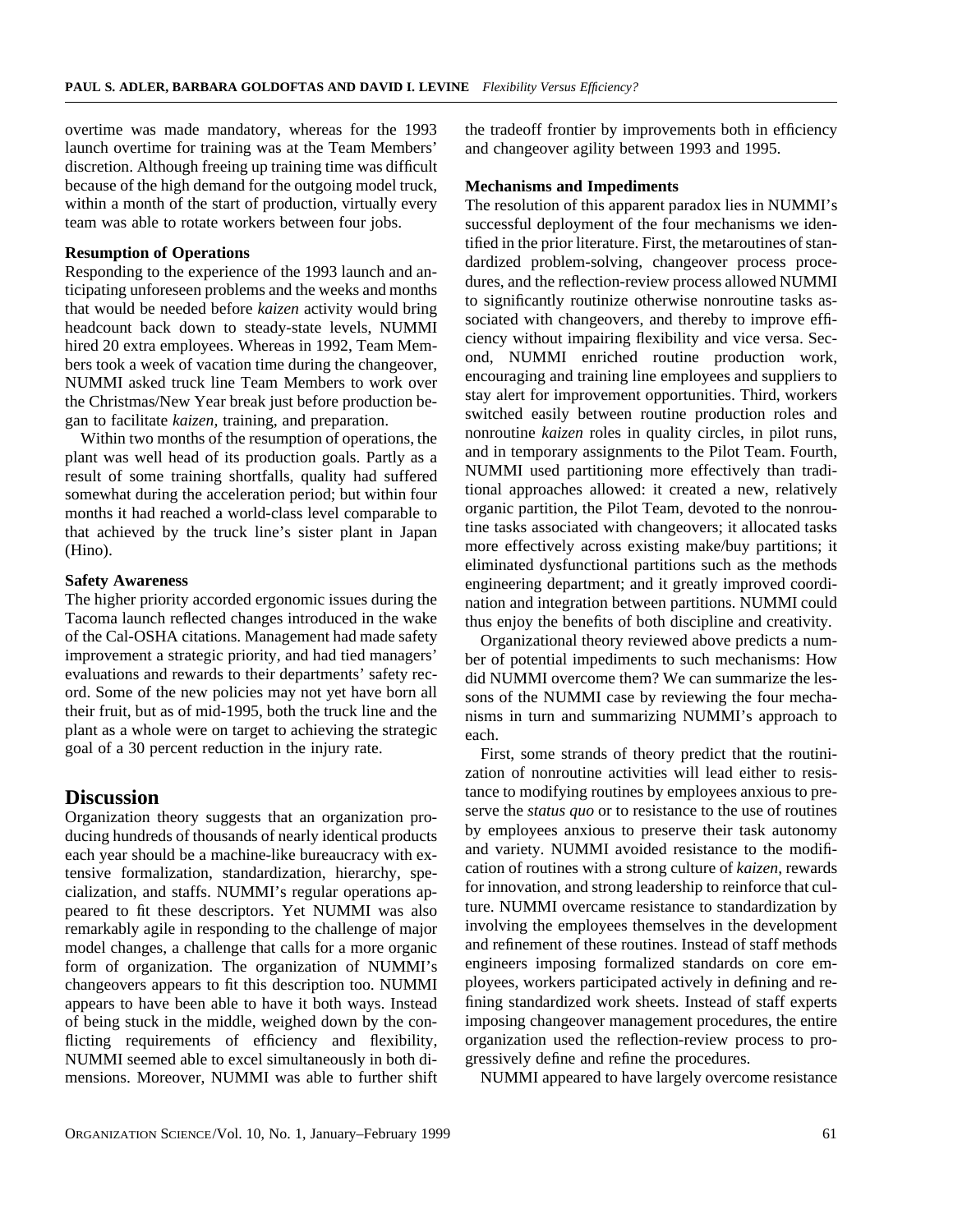to relinquishing autonomy and variety in core tasks through two complementary means. First, when workers participated in the effort to routinize their core tasks, participation in this activity increased autonomy and variety, albeit only very modestly and in a noncore task, and thus at least partly addressed workers' demands for more meaningful work. Second, this fundamental limitation on motivating job characteristics was legitimized in the eyes of NUMMI workers. Routinization was not imposed on workers but presented as the path to competitiveness and job security—in the world of high volume, mass production.

Second, some theory argues that enriching workers' jobs in mass production activities such as auto assembly will require inefficient levels of training, and that the job enlargement commonly recommended to accompany job enrichment will weaken the discipline required for efficiency in routine core tasks. NUMMI overcame the former impediment by a complementary investment in support for worker *kaizen* activities: in combination, these two investments generated large returns in the form of a very large number of worthwhile, albeit typically smallscale, improvements. This support was in the form of *kaizen* training, job rotation to broaden workers' understanding of the production system, engineering support for the timely testing and implementation of workers' suggestions, and strong management support for worker suggestions. This suggests that the returns to investments in worker training may be low or negative until a certain threshold is reached and an integrated package of management practices creates structures, incentives, and ability for continuous improvement (Levine 1995). The second possible impediment to enrichment as a tradeoff-shifting mechanism is the loss of discipline in the implementation of standardized procedures for routine tasks that comes with excessive lengthening of cycle times. NUMMI avoided this problem by keeping the cycle times for core production tasks very short and putting great stress on the value of standardized sequences of motions in assuring high productivity and quality. A related potential impediment lies in the additional risk of opportunism created when enrichment reduces task programmability. NUMMI appears to have avoided this class of problems through the establishment of a high level of mutual trust between workers and managers: trust in competence and goal congruence.

Third, some theory predicts that allowing employees to switch roles sequentially will not significantly shift the efficiency/flexibility tradeoff since workers can hardly function as respected problem-solvers in organically structured quality circles and improvement teams if they are treated as closely monitored proto-robots in their repetitive jobs during the rest of the week. NUMMI appears to have overcome this impediment by an extensive set of policies and practices that encouraged innovation and employee involvement, including a participative leadership style in routine production, worker involvement in defining and refining work procedures, a team-based work design, a commitment to employment security, a union that ensured management kept its commitments, and gainsharing.

Fourth, some theory is skeptical of the partitioning mechanism's ability to shift the tradeoff because the creation of new subunits typically creates additional management overhead for coordinating and resolving conflicts between subunits. Several factors reduced the coordination and integration costs associated with the creation of the Pilot Team. First, the Pilot Team was drawn from among the production Team Leaders and the assignment was only temporary. This reduced potential gaps in knowledge, values, and incentives. Second, coordination costs were reduced by ensuring that the Pilot Team worked in close interaction with the line organization all through the changeover process. The Pilot Team was matrixed into line management and it was located in the plant. Very early in the preparation process, line workers identified for the Pilot Team problems with the current process that they wanted to see fixed. Later in the process, during off-line training and on-line pilots, line workers contributed *kaizen* ideas. And on-line pilot production multiplied these interaction opportunities. The same principles governed the role played by suppliers in the changeover process: their involvement, cooperation, and extended on-site visits to the plant early in the changeover process enabled NUMMI to simplify the downstream changeover task.

Our narrative revealed that NUMMI was not always successful in its efforts to shift the tradeoff to combine faster changeovers with greater efficiency. First, some improvements to flexibility were bought with slack and the associated loss of efficiency, most notably the decision to hire an additional 20 workers for the 1995 changeover. This decision appears to have been simply an adjustment, probably a wise one, to NUMMI's position on the existing tradeoff curve. Second, NUMMI stumbled in the 1993 changeover when management failed to provide enough ergonomics expertise and failed to maintain the appropriate balance between production and safety goals. It stumbled too, in the 1993 logistics bottlenecks. However, from the points of view of both workers and business performance, NUMMI was able to learn from these failures, as evidenced by simultaneous improvements in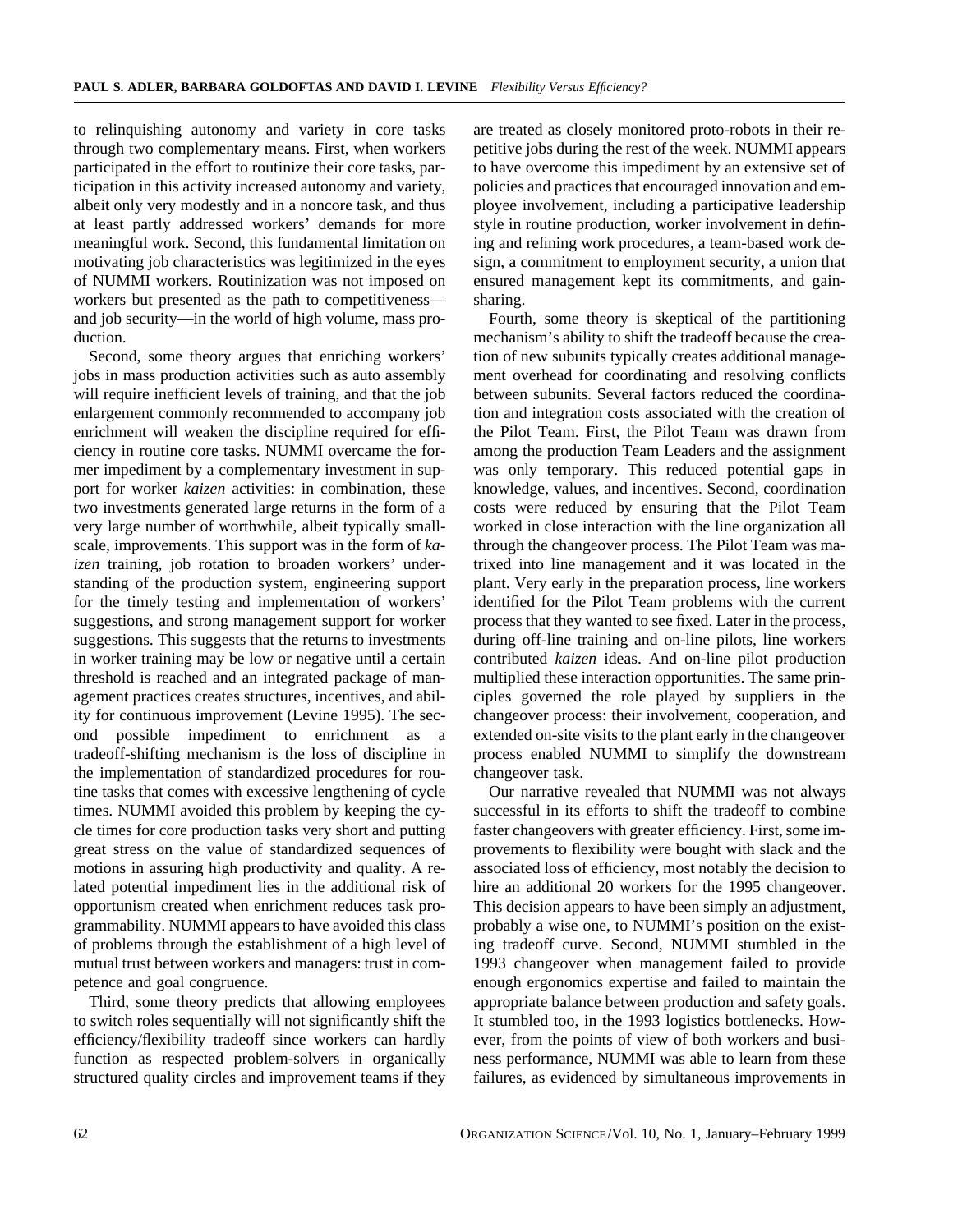flexibility, efficiency, and health outcomes in the 1995 changeover.

#### **Training and Trust**

Training and trust appear to be the critical contextual factors determining the effectiveness of these mechanisms' implementation at NUMMI. We have already commented on training of production workers, and our narrative also revealed the importance of "technical support" for NUMMI's suppliers, which was mainly in the form of training. The traditional Big Three model of supplier relations was based on a cost-minimization strategy; it promised a form of flexibility too: in the ease of switching between suppliers. But functioning in an arm's length mode, this model cut the auto assembler off from potential design and efficiency improvements that suppliers could be induced to make if they saw the assembler as a long-term partner.

Trust appears to have been a second critical contextual factor. Consistency, competence, and congruence trust were key in assuring support for and effective use of metaroutinization, enrichment, switching, and partitioning mechanisms. If trust levels between units, layers, and suppliers were not high, all four tradeoff-shifting mechanisms would have been hobbled. Workers' trust in management was challenged when the 1993 model changeover began creating high levels of ergonomic strain for many workers, leading to a confrontation with the union and citations by Cal-OSHA. The basic fabric of trust was, however, largely restored when—under the combined pressure of top management, Cal-OSHA, and the union—management changed its approach in the 1995 truck-line model changeover. New ergonomic assessment procedures were put into place, bolstering consistency trust. Ergonomics training was increased, increasing competence trust. And health and safety became a company strategic priority, significantly restoring congruence trust.

In our description of NUMMI's organizational structure, we highlighted the distinctive form of bureaucracy that characterized its routine operations, a form that has been characterized as "enabling" in contrast with the more commonly-encountered "coercive" form (Adler and Borys 1996). Our analysis of ambidexterity at NUMMI reveals a strong link between this enabling form of bureaucracy and trust. Trust is often seen as an alternative to bureaucracy and its rules; but as Sitkin (1995) has argued, this is only true if formalized rules ("legalization" in Sitkin's study) are "viewed as a 'people-proofing' substitute for relational trust," and in this case bureaucracy will indeed tend to undermine trust. However, if "formal procedures and standards are used to routinize repetitive interactions and stabilize expectations," and if the organization follows the "rule of minimization: keep formalized trust simple and narrow in scope," then high levels of bureaucracy can buttress rather than undermine trust (Sitkin 1995, pp. 209–210).

NUMMI appears to support Sitkin's conjecture that organizations can be simultaneously high in trust and high in degree of bureaucracy, and that in such organizations, bureaucracy will take a distinctive form. In a high-trust organization, formalized and standardized procedures do not have to be defined by staff experts and imposed on reluctant subordinates; they can be defined jointly by employees, specialists, and managers. They do not have to serve primarily as mechanisms for coercing effort and compliance from recalcitrant employees; they can serve as the organizational memory of best practice. Horizontal and vertical specialization do not have to segment the organization into rivalrous subunits and antagonistic layers of positional authority; they can facilitate the accumulation of expertise and its optimal distribution, and the specialized units and layers can function collaboratively. And finally, staff units do not have to function in opposition to and domination over employees in the operating core; they can function as support specialists in a partnership and consulting mode. In such organizations, interpersonal trust and "system trust"—trust in the consistency, competence, and congruence of management structures and systems—are complementary rather than substitutes (on system trust and related concepts, see Giddens 1990, Luhman 1979, Zucker 1986, Shapiro 1987).

Our case study also shows that system and interpersonal trust were buttressed by a set of policies that created incentives for management to act *as if* they trusted employees and suppliers, and *as if* they were trustworthy partners. From a psychological point of view, affective trust, whether in individuals or systems, and its calculative cousin are very different; indeed, as Williamson (1993) has argued, "calculative trust" may be a superfluous construct; but the NUMMI case shows how the affective forms of trust, both interpersonal and system, and its calculative forms can function in tandem.

Game theory and common sense suggest that there are long-term costs to short-term opportunism, because over time both parties find it valuable to maintain a reputation for fair dealing. We see this relationship at work in NUMMI's labor and supplier relations. NUMMI's policies of high training and employment security bolstered employees' consistency trust, since they were more confident that NUMMI was in a situation of repeated play. NUMMI (like its parent Toyota) promoted information sharing among its suppliers in a supplier association. The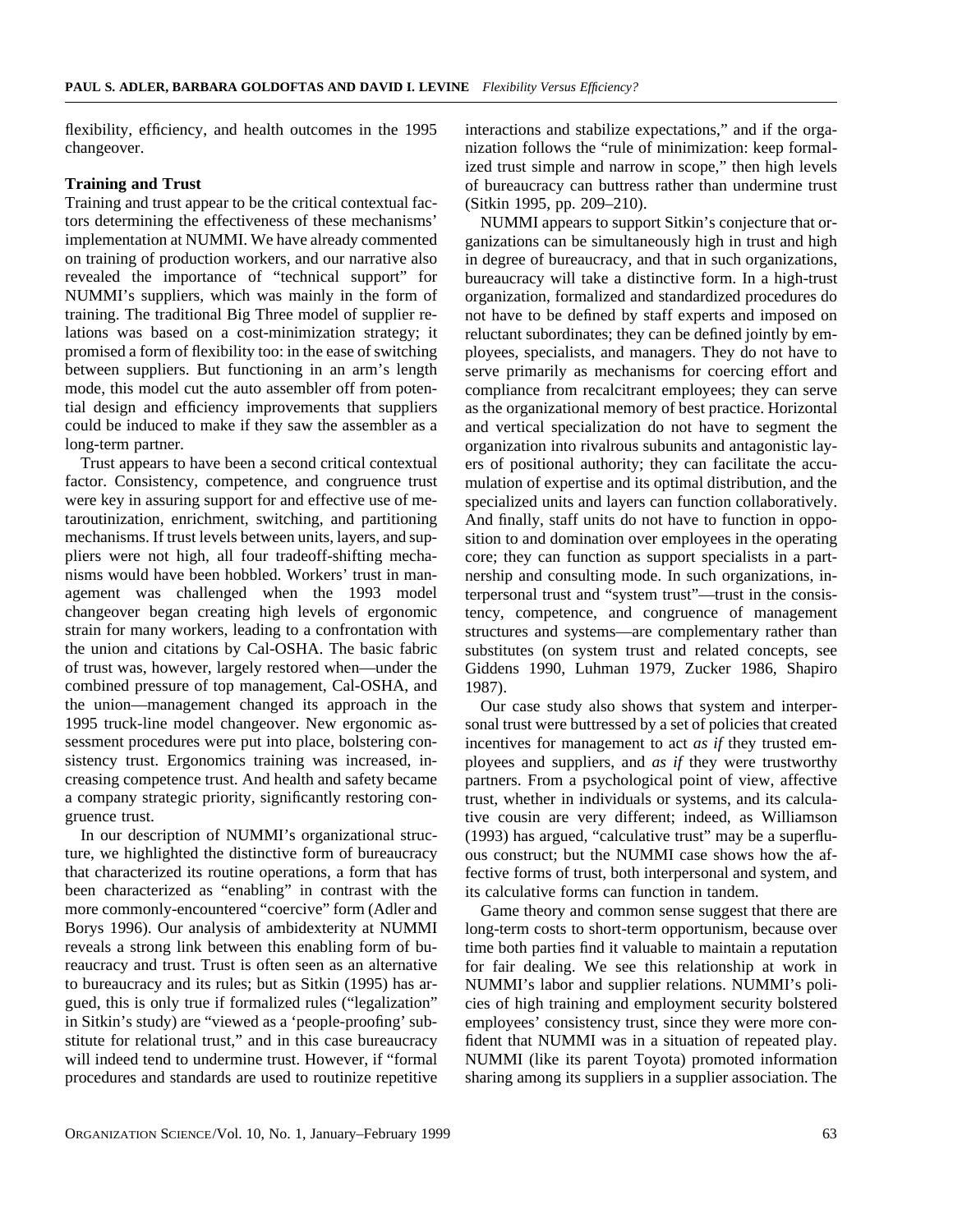establishment of a mechanism to promote such commu- **Exhibit 2 A Typology of Organizations** nication raised the cost to NUMMI of acting uncooperatively with any individual supplier. In both cases, NUMMI bound itself in ways that made trusting and trustworthy behavior more likely to be in its self-interest.

Most subtly, NUMMI bound itself to act in a trustworthy fashion by relying so much on the ideas and commitment of its employees and suppliers. NUMMI knew that short-sighted actions that would destroy trust would also stop both the flow of production and of *kaizen* suggestions. The trust NUMMI exhibited in its workers and suppliers served to establish a gift exchange relationship that bolstered congruence trust at an affective level. In addition, however, this trust also placed NUMMI in a position of dependency. In game-theoretic terms, NUMMI designed its production process so that its need for worker commitment and *kaizen* was a hostage it gave to workers and suppliers. The presence of this implicit hostage made it more likely that workers and suppliers would trust NUMMI to act as if it valued their competence and their goals. Under such circumstances, calculative trust was likely to engender affective trust. In the words of George Nano, Bargaining Committee chair,

The key to NUMMI's success is that management gave up some of its power, some of its traditional prerogatives. If managers want to motivate workers to contribute and to learn, they have to give up some of their power. If management wants workers to trust them, we need to be 50/50 in making the decision with them. Don't just make the decision and then say, "Trust me." (quoted in Adler 1993, p. 180)

The centrality of trust suggests a typology of organizational forms shown in Exhibit 2. The lower part of the diagram focuses within the organization, and shows that the range of organization design alternatives is not a onedimensional spectrum from organic to bureaucratic/ mechanistic, but rather a two-dimensional matrix contrasting high versus low extent of bureaucracy on one dimension and high versus low levels of trust on the other dimension. The conventional one-dimensional contrast between organic and mechanistic forms appears as a diagonal of this part of the matrix, since it is conventionally assumed that the former will take a high-trust form and the latter a low-trust form. The NUMMI case suggests the possibility of a high-trust, high-bureaucracy configuration. The top row of the matrix suggests that in its relations with other firms, the organization can operate in either high-trust, partnership mode or low-trust, instrumental mode.

On the more conventional view, attempts to shift the efficiency/flexibility tradeoff by combining organic and mechanistic forms within the organization and by mobilizing suppliers risk failure since both approaches try to



mix "oil"—the high-trust, organic, innovation subunits within the firm—with "water"—low-trust relations with external suppliers outside the firm, between the innovative subunits and the bureaucratic core of the firm, and within the bureaucratic core. But the NUMMI case suggests that it is possible to position all the players in the high-trust column of the matrix. This is the heart of the "cultural" transformation required by TQM (Hill 1995). In such a configuration, (partner-) suppliers can be mobilized to support the changeover process's need for mutual adaptation; the (enabling-) bureaucratic core with highly routinized tasks pursuing efficiency can cooperate effectively with (enabling-) organic subunits pursuing innovation and flexibility; employees and managers can switch easily between these two very different kinds of tasks; and metaroutines for accelerating organizational learning can be pursued collaboratively rather than imposed.

# **Conclusion**

Our analysis of NUMMI has revealed it to be an organization that has repeatedly shifted the efficiency/flexibility tradeoff. It had an exceptional capability for both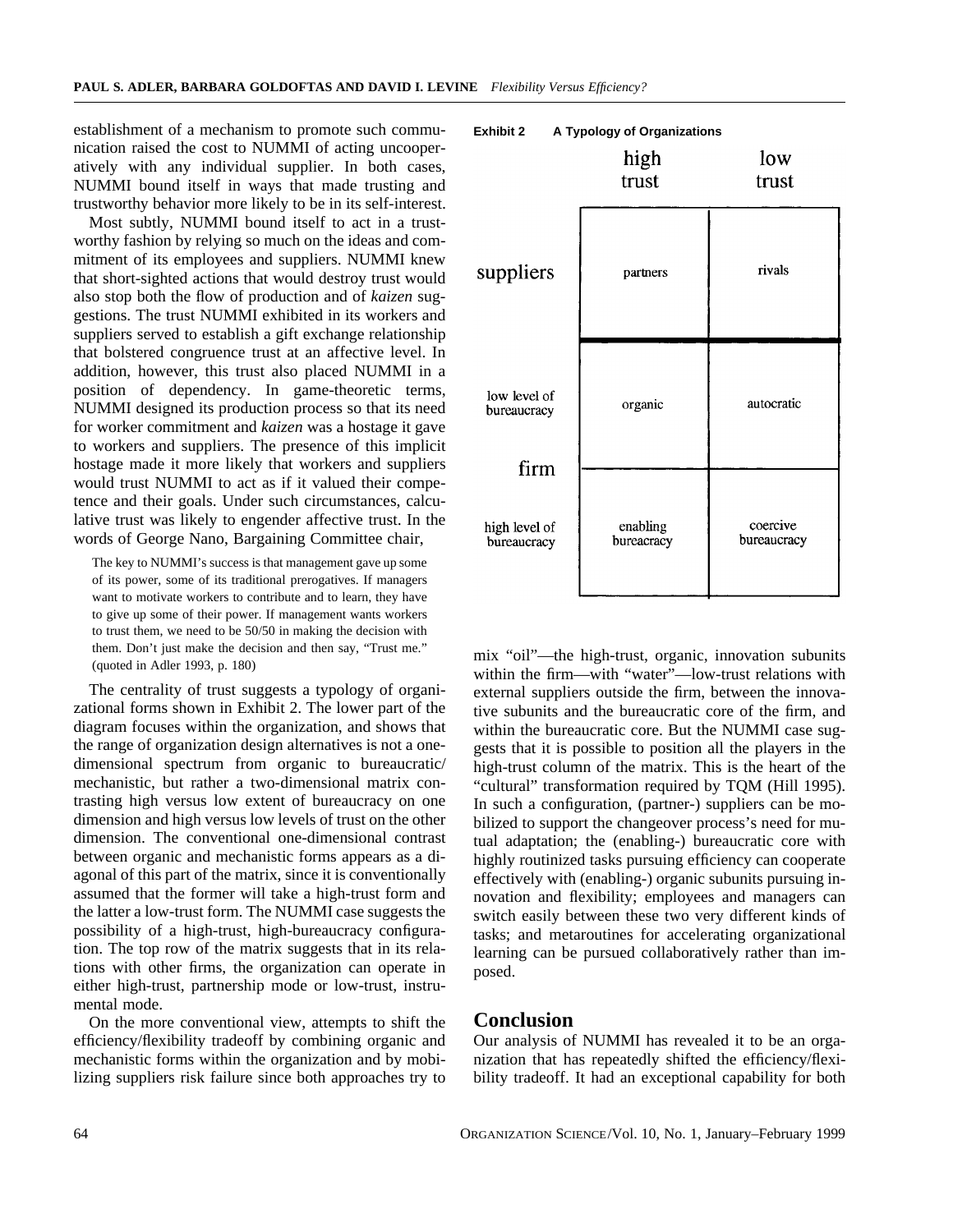first-order and second-order learning. Four mechanisms made this possible. Metaroutines made nonroutine tasks more routine, with the direct effect of increasing efficiency for given levels of flexibility and the indirect effect of creating opportunities to increase flexibility. The other mechanisms—job enrichment, role switching between improvement tasks and production tasks, and partitioning NUMMI's structure into a changeover team and an operating core—had the converse effects: directly, they increased the organization's capacity for flexibility at a given level of efficiency, and indirectly they created capabilities that served to improve efficiency.

Organization theory suggests important potential impediments to each of these mechanisms, but NUMMI overcame them because its bureaucratic core, its nonroutine components, and its supplier relations were all managed in a high-trust mode. Routines and metaroutines were thus embraced rather than resisted. Organic and bureaucratic structures and roles were integrated rather than opposed. Suppliers were mobilized rather than fended off.

Our contrast of the 1993 and 1995 model introductions shows that an organization can continue over time to move along this tradeoff-shifting vector of development. This is perhaps the greatest challenge for an organization, since there are so many incentives encouraging the organization to veer off this vector and join the ranks of more conventional organizations that privilege one or other priority, either flexibility or efficiency.

Leadership would appear to be the key precondition for such persistence. Without committed leadership, NUMMI could not have made its huge investments in training: investments that paid off only in the longer term and often only in indirect ways. Without that leadership, the pressures for short-term production performance would have become much more salient to lower-level manufacturing managers than the need for flexibility and innovation. Without a leadership that continually reasserted the simultaneous importance of flexibility and efficiency, lower-level managers would have likely slipped into a more autocratic style in relations with subordinates and suppliers, which would have in turn undermined congruence trust.

Given the fundamental role of leadership in maintaining such a development path, future research on ambidexterity might usefully focus on its challenges. In Tushman and O'Reilly's (1997) account, top management's leadership looms large; but NUMMI presents a context rather different from the ones they studied, since at NUMMI leadership was not just a prerogative and responsibility of top management. As a high-trust, unionized firm, the leadership function was somewhat more distributed, and the union shared some of its burdens. And

to the extent that NUMMI's ambidexterity relied on hightrust relations with suppliers, leadership in the supplier firms too played a key role. Future research on the leadership challenges of ambidexterity might usefully broaden its focus to include these more complex institutional settings.

Future research should also extend our temporal horizon. Our comparison of traditional Big Three practices with NUMMI practices masks an important evolution over the longer time period. The flexibility/efficiency tradeoff has shifted greatly since the days when Ford's changeover from the Model T to the Model A forced the plant to shut down for six months (Hounshell 1984, pp. 266ff). Future research could usefully focus on delineating the sequence of organizational innovations that have progressively shifted the tradeoff frontier. Some of these innovations lie in the domain of organizational structures and processes, and some in technology; long-term shifts in the broader institutional context may also have played a facilitating role. A better understanding of this history might give us more insight into the prospects for the future evolution of tradeoff-shifting organizations.

#### **Acknowledgments**

This research would not have been possible without the generous help of UAW Local 2244, and of workers and managers at NUMMI and Toyota. Financial support from the Sloan Foundation and the MIT International Motor Vehicle Program is gratefully acknowledged. J. D. Power and Associates provided some data. We have benefited from comments by Jim Harbour, Oscar Hautpman, Don Gerwin, Paul Lawrence, Ofer Meilich, George Strauss, Michael Tushman, Dave Upton, Clay Whybart, and the *Organization Science* reviewers.

#### **Endnotes**

<sup>1</sup>Intriguing parallels to enrichment, switching, and partitioning appear in Maybury-Lewis's (1989) analysis of the three "strategies" by which societies manage incommensurate cultural antimonies: "integration" (read: enrichment), "alternation" (read: temporal segregation, or switching), and "social or spatial segregation" (read: partitioning). A reviewer identified another parallel: if we postulate a homology between shifting a tradeoff to improve performance and dealing with paradoxes to build better theory, our four tradeoff-shifting mechanisms parallel the four generic ways of using paradox identified by Poole and Van de Ven (1989). First, the paradox can be accepted and used constructively: this is what firms do when they accept that routine and nonroutine tasks need to be managed differently and then develop metaroutines that make the latter type of tasks more routine and thus increase their efficiency. Second, the domains of reference can be "spatially" distinguished: this corresponds to partitioning. Third, the domains of reference can be "temporally" distinguished: this corresponds to switching. And finally, new terms can be introduced that change the basic assumptions: this is what enrichment does to the assumption that routine work is essentially mindless.

 ${}^{2}$ Even though the flexibility/efficiency tradeoff is usually assumed to apply (in varying degrees) to all forms of flexibility, it is instructive to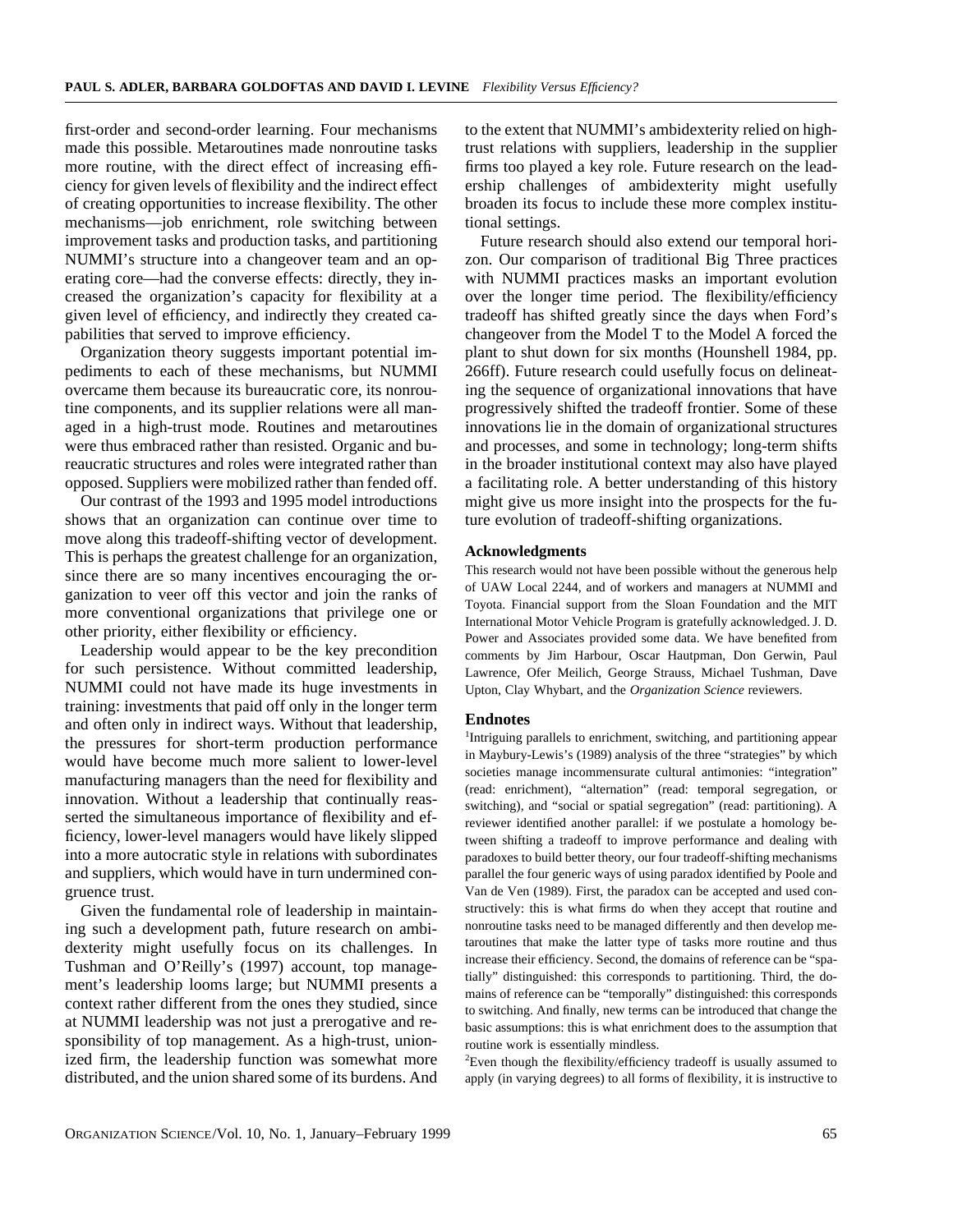position major model changes relative to the various theoretical typologies of flexibility. Using Volberda's (1996) strategy-oriented classification, model changes are a form of operational rather than strategic flexibility, requiring high speed but dealing with only moderate variety. In Sethi and Sethi's (1990) classification of types of operations systems flexibility, model changes are a form of "product" and "process" flexibility, as distinct from routing, volume, and expansion types. In Upton's (1994) framework for characterizing manufacturing flexibility, the *dimensions* of flexibility relevant here are product and process (as distinct from input flexibility); the *frequency* of major model changes for which this flexibility is required is a regular four-yearly cycle; the *range* of the product and process change is moderate, since even though most parts will change, the overall architectures of the product and the process evolve only modestly; the *mobility* required is very high, given that highly compressed schedule that NUMMI targets for model changeovers; and the demand for *uniformity* of product quality during the changeover period is very high.

#### **References**

- Abernathy, W. J. 1978. *The Productivity Dilemma: Roadblock to Innovation in the Automobile Industry.* Johns Hopkins University Press, Baltimore, MD.
	- ———, K. B. Clark, A. M. Kantrow. 1983. *Industrial Renaissance.* Basic Books, New York.
- Adler, P. S. 1988. Managing flexible automation. *California Management Review,* Spring 34–56.
- ———, ed. 1992. *Technology and the Future of Work.* Oxford University Press, New York.
- ———. 1993. The learning bureaucracy: New United Motors Manufacturing, Inc. Barry M. Staw and Larry L. Cummings, eds. *Research in Organizational Behavior.* JAI Press, Greenwich, CT. **15** 111–194.
- ———. 1995. Interdepartmental interdependence and coordination: The case of the design/manufacturing interface. *Organization Science* **6** 147–167.
- ———, B. Borys. 1996. Bureaucracy: Coercive versus enabling. *Administrative Science Quarterly* **41** 1 61–89.
- –, R. Cole. 1993. Designed for learning: A tale of two auto plants. *Sloan Management Review* **34** 3 85–94.
- ———, B. Goldoftas, D. Levine. 1997. Ergonomics, employee involvement, and the Toyota production system: A case study of NUMMI's 1993 model introduction. *Industrial and Labor Relations Review* **50** 3 416–437.
- Argyris, Chris, Donald Schon. 1978. *Organizational Learning.* Addison-Wesley, Reading, MA.
- Bowen, David E., Edward E. Lawler, III. 1992. The empowerment of service workers: What, why, how and when. *Sloan Management Review.* **33** 3 31–40.

-, - 1995. Empowering service employees. Sloan Man*agement Review.* Summer 73–84.

- Bowen, H. Kent, Sylvie Ryckebusch. 1996. *Injex Industries.* Harvard Business School case 9-696-090, Boston, MA.
- Brush, Thomas, Aneel Karnani. 1996. Impact of plant size and focus on productivity: An empirical study. *Management Science.* **42** 7 1065–1081.
- Burns, Tom, George M. Stalker. 1961. *The Management of Innovation.* Tavistock, London, England.
- Bushe, Gervase R., A. B. Shani. 1991. *Parallel Learning Structures: Increasing Innovation in Bureaucracies.* Addison-Wesley, Reading, MA.
- *Business Week.* 1994. Motown's struggle to shift on the fly. July 11, 111–112.
- Clark, Kim B. 1996. Competing through manufacturing and the new manufacturing paradigm: Is manufacturing strategy passé? Pro*duction and Operations Management.* **5** 42–58.
- -, Bruce Chew, Takahiro Fujimoto. 1992. Manufacturing for design: Beyond the production/R&D dichotomy. Gerald I. Susman, ed. *Integrating Design and Manufacturing for Competitive Advantage.* Oxford University Press, New York. 178–206.
- ———, Takahiro Fujimoto. 1991. *Product Development Performance.* Harvard Business School Press, Boston, MA.
- Corrêa, Henrique Luiz. 1994. *Linking Flexibility, Uncertainty and Variability in Manufacturing Systems.* Averbury, Aldershot, England.
- Daft, Richard. 1998. *Essentials of Organization Theory and Design.* South-Western College Publishing, Cincinnati, Ohio.
- de Meyer, Arnould, Jinichiro Nakane, Jeffrey G. Miller, Kasra Ferdows. 1989. "Flexibility: The next competitive battle. The manufacturing futures survey. *Strategic Management Journal.* **10** 135–144.
- Dougherty, Deborah. 1992. Interpretive barriers to successful product innovation in large firms. *Organization Science* **3** 179–202.
- Duncan, Robert B. 1976. The ambidextrous organization: Designing dual structures for innovation. in Ralph H. Kilman, Louis R. Pondy, Dennis P. Slevin, eds. *The Management of Organization Design.* North-Holland, New York, vol. 1, 167–188.
- Eisenhardt, Kathleen M. 1989. Agency theory: An assessment and review. *Academy of Management Review.* **14** 57–74.
- Ferdows, Kasra, Arnoud de Meyer. 1990. Lasting improvements in manufacturing performance. *Journal of Operations Management.* **9** 168–184.
- Fleischman, Charles A. 1996. The endogeneity of employment adjustment costs: The tradeoff between efficiency and flexibility. Finance and Economics Discussion Series, no. 1996–48, Divisions of Research & Statistics and Monetary Affairs, Federal Reserve Board, December.
- Garud, Raghu, Arun Kumaraswamy. 1995. Technological and organizational designs for realizing economies of substitution. *Strategic Management Journal.* **16** 93–109.
- Gerwin, Donald. 1993. Manufacturing flexibility: A strategic perspective. *Management Science.* **39** 395–408.
- Ghemawat, Pankaj, Joan E. Ricart I Costa. 1993. The organizational tension between static and dynamic efficiency. *Strategic Management Journal.* **14** 59–73.
- Giddens, A. 1990. *The Consequences of Modernity.* Stanford University Press, Stanford, CA.
- Goldhar, Joel D., Mariann Jelinek. 1983. Plan for economies of scope. *Harvard Business Review* **61** 6 141–148.
- Goldstein, S. G. 1985. Organizational dualism and quality circles. *Academy of Management Review.* **10** 504–17.
- Grant, Robert M. 1996. Prospering in dynamically-competitive environments: Organizational capability as knowledge integration. *Organization Science* **7** 375–387.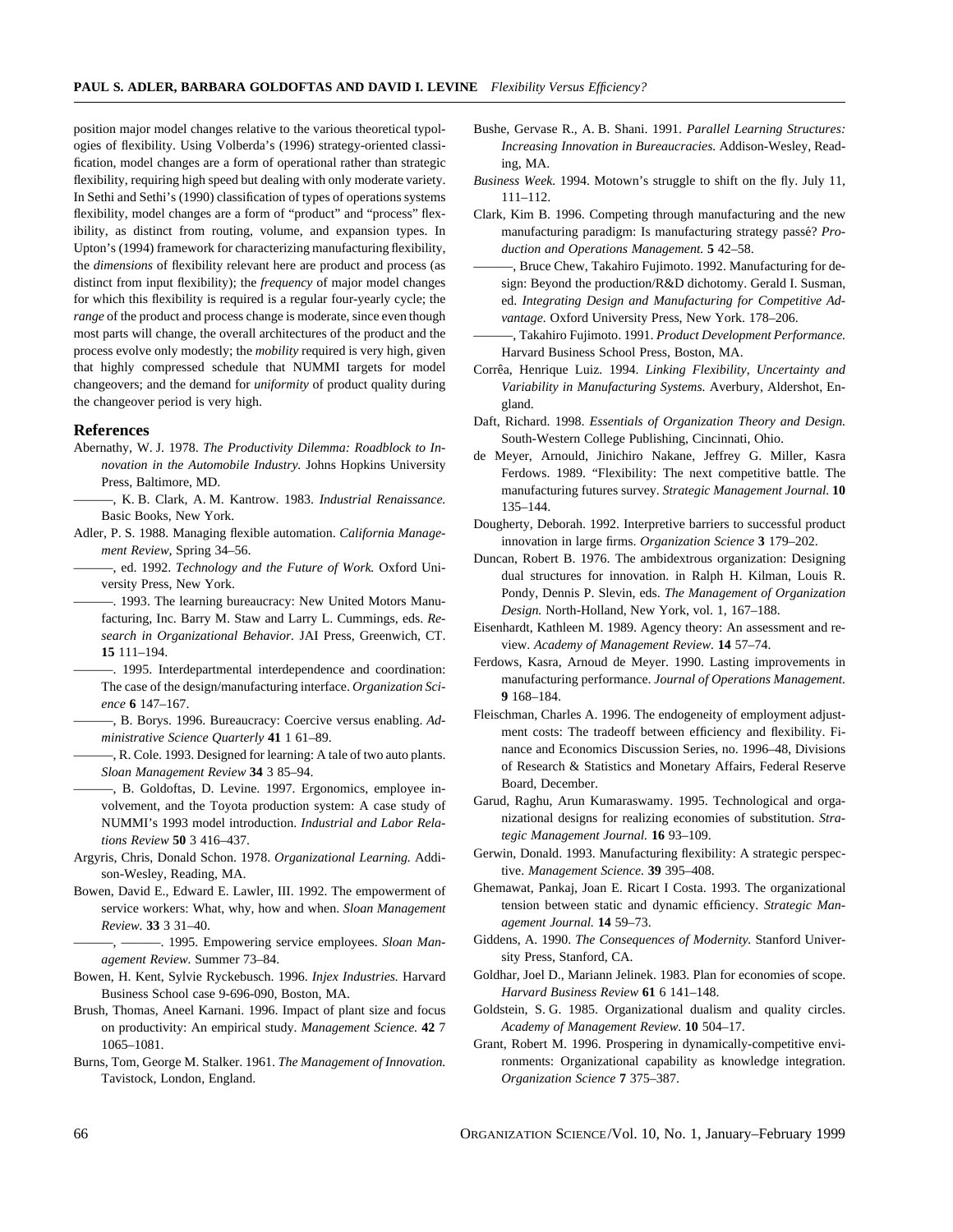- Hackman, J. Richard, Greg R. Oldham. 1980. *Work Redesign.* Addison-Wesley, Reading, MA.
- Hannan, Michael T., John Freeman. 1977. The population ecology of organizations. *American Journal of Sociology* **82** 929–964.

———, ———. 1989. *Organizational Ecology.* Harvard University Press, Cambridge, MA.

- Hart, A. G. 1942. Risk, uncertainty, and the unprofitability of compounding probabilities. H. Schultz, O. Lange, F. McIntyre, eds. *Studies in Mathematical Economics and Econometrics.* University of Chicago Press, Chicago, IL. 110–118.
- Hayes, Robert H., Gary P. Pisano. 1996. Manufacturing strategy: At the intersection of two paradigm shifts. *Production and Operations Management.* **5** 25–41.
- ———, S. C. Wheelwright. 1984. *Restoring Our Competitive Edge: Competing Through Manufacturing.* John Wiley & Sons, New York.
- Helper, Susan. 1990. Comparative supplier relations in the US and Japanese auto industries. *Business and Economic History.* Second Series. **19** 153–162.
- ———, David I. Levine. 1992. Long-term supplier relations and product market structure. *Journal of Law, Economics and Organization.* **8** 561–581.
- Hill, Stephen. 1995. From quality circles to total quality management. Adrian Wilkinson, Hugh Willmott, eds. *Making Quality Critical: New Perspectives on Organizational Change.* Routledge, New York and London, England. 33–53.
- Hounshell, David A. 1984. *From the American System to Mass Production 1800–1932.* Johns Hopkins University Press, Baltimore, MD.
- Jelinek, Mariann, Claudia Bird Schoonhoven. 1993. *The Innovation Marathon.* Jossey-Bass, San Francisco, CA.
- Kekre, S., Kannan Srinivasan. 1990. Broader product line: A necessity to achieve success? *Management Science* **36** 1216–1231.
- Klein, Burton H. 1984. *Prices, Wages and Business Cycles: A Dynamic Theory.* Pergamon, New York.
- Knott, Anne Marie. 1996. Do Managers Matter? Unpublished dissertation, UCLA.
- Krafcik, John. 1989. A new diet for US manufacturing: The auto industry enters the 1990s. *Technology Review.* January 28–39.
- Kurke, Lance B. 1988. Does adaptation preclude adaptability? Strategy and performance. L. G. Zucker, ed. *Institutional Patterns and Organizations: Culture and Environment.* Ballinger, Cambridge, MA. 199–222.
- Langer, E. J. 1989. Minding matters: The consequences of mindlessness/mindfulness. *Advances in Experimental Social Psychology.* **22** 137–173.
- Lawler, Edward E., III, Susan A. Mohrman 1985. Quality circles after the fad. *Harvard Business Review.* **85** 1 64–71.
- Lawrence, Paul R., Jay W. Lorsch. 1967. *Organization and Environment: Managing Differentiation and Integration.* Harvard University Graduate School of Business Administration, Boston, MA.
- Ledford, Gerald E., Jr., Edward E. Lawler III, Susan A. Mohrman. 1988. The quality circle and its variations. J. P. Campbell, R. J. Campbell, eds. *Productivity in Organizations: New Perspectives from Industrial and Organizational Psychology.*Jossey-Bass, San Francisco, CA. 255–294.
- Levine, David I. 1995. *Reinventing the Workplace: How Business and*

*Employees Can Both Win.* Brookings Institution, Washington, DC.

- Levinthal, Daniel, James March. 1993. Myopia of learning. *Strategic Management Journal.* **14** S2 95–112.
- Lincoln, James R., Kalleberg, Arne L. 1991. *Culture, Control and Commitment.* Cambridge University Press, Cambridge, MA.
- Louis, Meryl Reis, Robert I. Sutton. 1991. Switching cognitive gears. *Human Relations.* **44** 1 55–74.
- Luhmann, N. 1979. *Trust and Power.* Wiley, Chichester, New York.
- MacDuffie, John Paul, Kannan Sethuraman, Marshall L. Fisher. 1996. Product variety and manufacturing performance: Evidence from the International Automotive Assembly Plant study. *Management Science* **42** 3 350–369.
- -, Thomas A. Kochan. 1995. Do US firms invest less in human resources? Training in the world auto industry. *Industrial Relations* **34** 2 147–168.
- March, James. 1991. Exploration and exploitation in organizational learning. *Organization Science* **2** 71–87.
- Maybury-Lewis, David. 1989. The quest for harmony. David Maybury-Lewis, Uri Almagor, eds. *The Attraction of Opposites: Thought and Society in the Dualistic Mode.* University of Michigan Press, Ann Arbor, MI. 1–18.
- Mayer, Robert C., James H. Davis, F. David Schoorman. 1995. An integrative model of organizational trust. *Academy of Management Review* **20** 3 709–734.
- McDonough, Edward F., III, Richard Leifer. 1983. Using simultaneous structures to cope with uncertainty. *Academy of Management Journal.* **26** 727–735.
- McGill, Michael E., John W. Slocum, Jr., David Lei. 1992. Management practices in learning organizations. *Organization Dynamics.* Summer, 5–17.
- McGregor, Douglas. 1960. *The Human Side of Enterprise.* McGraw-Hill, New York.
- Merton, Robert K. 1958. Bureaucratic structure and personality. *Social Theory and Social Structure.* Free Press, New York. 3rd ed., 249– 260.
- Miles, Raymond E., Charles C. Snow. 1978. *Organizational Strategy, Structure, and Process.* McGraw-Hill, New York.
- Miller, E. C. 1978. The parallel organization structure at General Motors: An interview with Howard C. Carlson. *Personnel.* **55** 4 64– 69.
- Mintzberg, Henry. 1979. *The Structuring of Organizations.* Prentice-Hall, Englewood Cliffs, NJ.
- Mishra, Aneil K. 1996. Organizational responses to crisis: The centrality of trust. Roderick M. Kramer, Tom R. Tyler, eds. *Trust in Organizations.* Sage, Thousand Oaks, CA. 261–287.
- Monden, Y. 1983. *Toyota Production System.* Institute of Industrial Engineers, Atlanta, GA.
- Nelson, Richard R., Sidney G. Winter. 1982. *An Evolutionary Theory of Economic Change.* Belknap/Harvard University Press, Cambridge, MA.
- Nonaka, I., H. Takeuchi. 1995. *The Knowledge-Creating Company.* Oxford University Press, New York.
- Ohno, Taichi. 1988. *Toyota Production System: Beyond Large-Scale Production.* Productivity Press, Cambridge, MA.
- *Organization Science.* 1996. Special Issue on Hypercompetition. **7** 3 and 4.